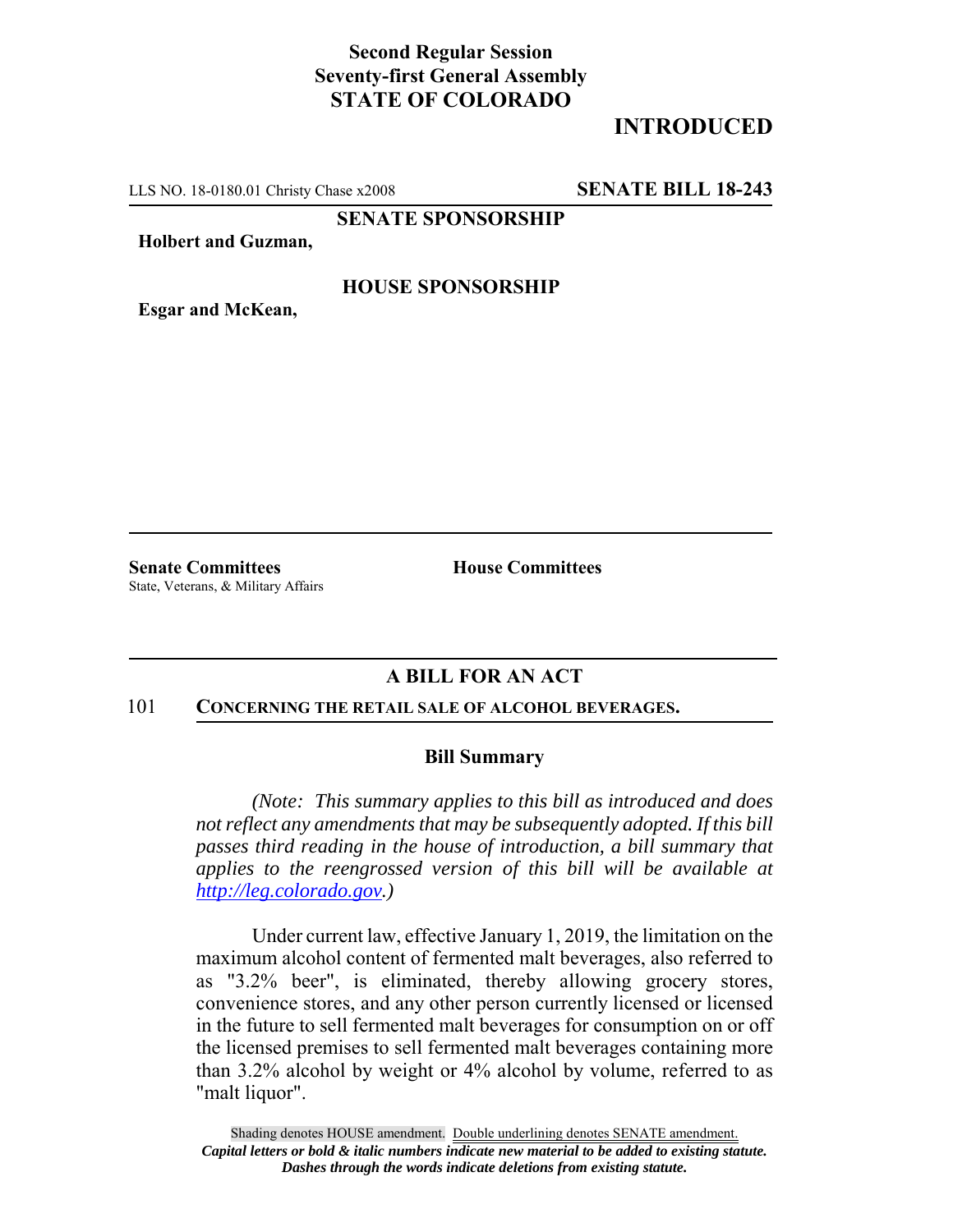The bill modifies laws governing the retail sale of fermented malt beverages, which will be synonymous with malt liquor as of January 1, 2019, as follows:

- Effective January 1, 2019, prohibits a fermented malt beverage retailer's employees who are under 21 years of age from selling, dispensing, delivering, handling, or otherwise having any contact with malt liquor for sale on or sold and removed from the licensed premises (**sections 3 and 11** of the bill);
- ! As of the effective date of the bill, eliminates the fermented malt beverage retailer's license type that allows a retailer to sell malt liquor for consumption both on and off the licensed premises and prohibits renewal of existing on- and off-premises licenses on or after that date (**sections 2 and 4**);
- ! For fermented malt beverage retailer licenses authorizing the sale of malt liquor for off-premises consumption issued or renewed on or after January 1, 2019, the retailer: Must derive at least 20% of its gross annual sales revenues from the sale of food items and, for an establishment that is less than 10,000 square feet in size, must limit the shelf space dedicated to the sale of malt liquor to 100 linear feet, or, for a licensed premises that is 10,000 square feet or more in size, must limit the shelf space dedicated to the sale of malt liquor to 300 linear feet; cannot sell malt liquor to consumers at a price that is below the retailer's cost to purchase the malt liquor, with limited exceptions; cannot allow customers to use a self-checkout mechanism to purchase malt liquor; and may operate under a single or consolidated corporate entity but cannot commingle purchases for multiple licensed premises to secure a better wholesale price based on total product volume purchased (**section 4**);
- ! As of the effective date of the bill, allows a local licensing authority to deny a new fermented malt beverage retailer's license if issuance of the new license would create an undue concentration of licenses that allow the sale of alcohol beverages at retail for off-premises consumption and require additional law enforcement resources (**sections 5 and 7**);
- ! As of the effective date of the bill, prohibits the state and local licensing authorities from issuing a new fermented malt beverage retailer's license authorizing the sale of malt liquor for off-premises consumption or allowing a fermented malt beverage retailer to relocate its licensed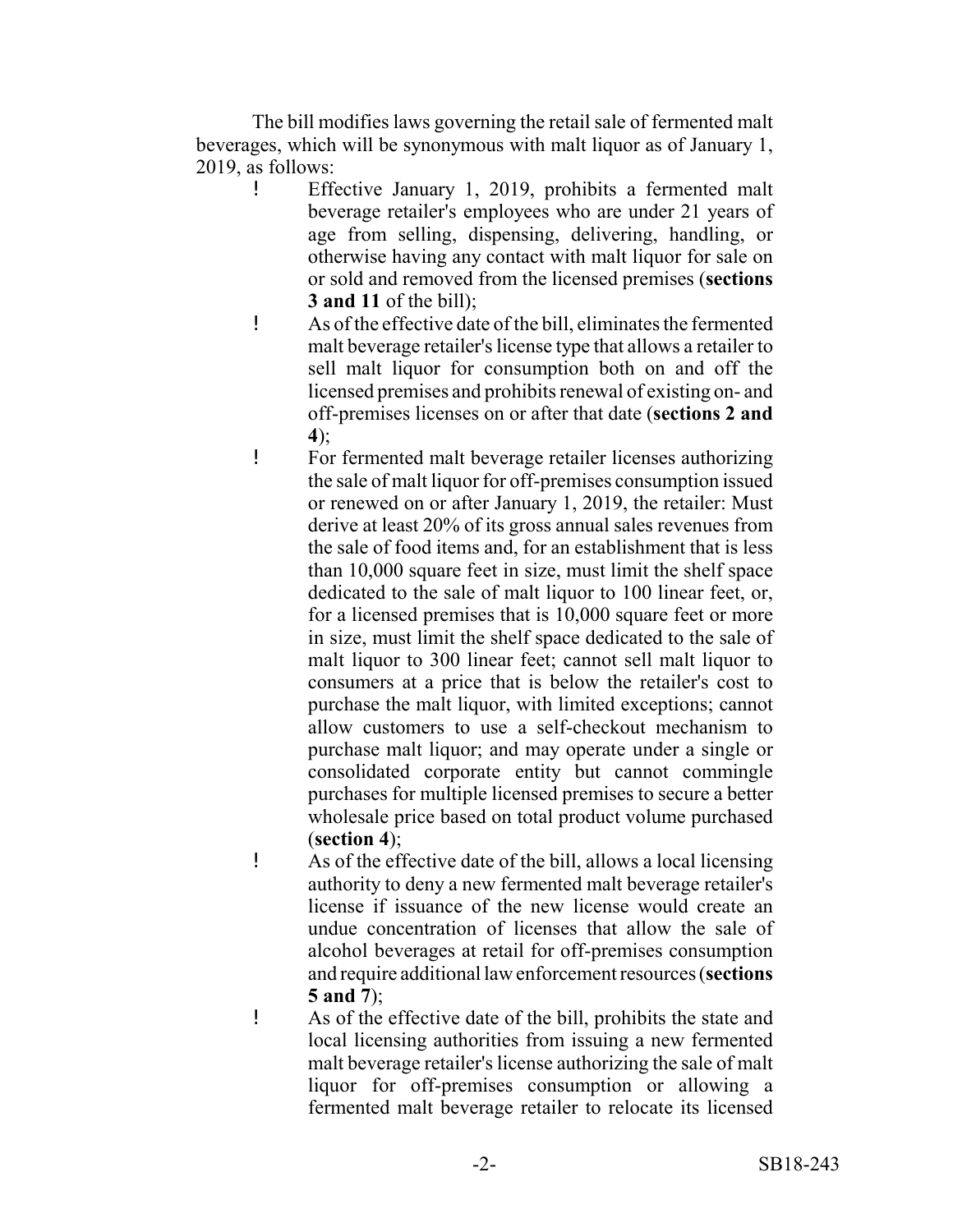premises, if the licensed premises is or will be located within 1,500 feet of a licensed retail liquor store; for a premises located in a municipality with a population of 10,000 or fewer, within 3,000 feet of a licensed retail liquor store; or for a premises located in a municipality with a population of 10,000 or fewer that is contiguous to the city and county of Denver, within 1,500 feet of a licensed retail liquor store (**section 5**);

- ! As of the effective date of the bill, precludes issuance of a new fermented malt beverage retailer's license or the relocation of an existing fermented malt beverage retail licensed premises if the building in which malt liquor will be sold is located within 500 feet of a school, unless an exception applies or the local licensing authority or local governing body authorizes an exception within its jurisdiction (**section 7**);
- ! Allows a local licensing authority to adopt a temporary moratorium on the issuance of new fermented malt beverage retailer's licenses between the effective date of the bill and December 31, 2018 (**section 7**);
- ! Prohibits the sale of malt liquor in a sealed container by a fermented malt beverage retailer on Christmas day (**section 11**); and
- ! Requires a licensed fermented malt beverage retailer to check the identification of its customers who attempt to purchase malt liquor to verify each customer is at least 21 years of age (**section 11**).

With regard to the retail sale of malt, vinous, or spirituous liquors by retail liquor stores or liquor-licensed drugstores, the bill:

- ! Modifies requirements pertaining to the delivery of malt, vinous, or spirituous liquors by a retail liquor store or liquor-licensed drugstore to: Require the delivery to be made by a store employee who is at least 21 years of age and is using a store-owned or store-leased vehicle; require the person delivering the product to verify that the person receiving the delivery is at least 21 years of age; restrict the licensee to delivering alcohol beverages and items related to the service or consumption of alcohol beverages only; and limit total sales revenues from delivered alcohol beverage products to 50% of gross annual alcohol beverage sales (**sections 8 and 9**);
- ! Modifies provisions governing tastings conducted at a retail liquor store or liquor-licensed drugstore, including allowing tastings to be conducted: Between 11 a.m. and 9 p.m.; on up to 156 days per year; and by a representative of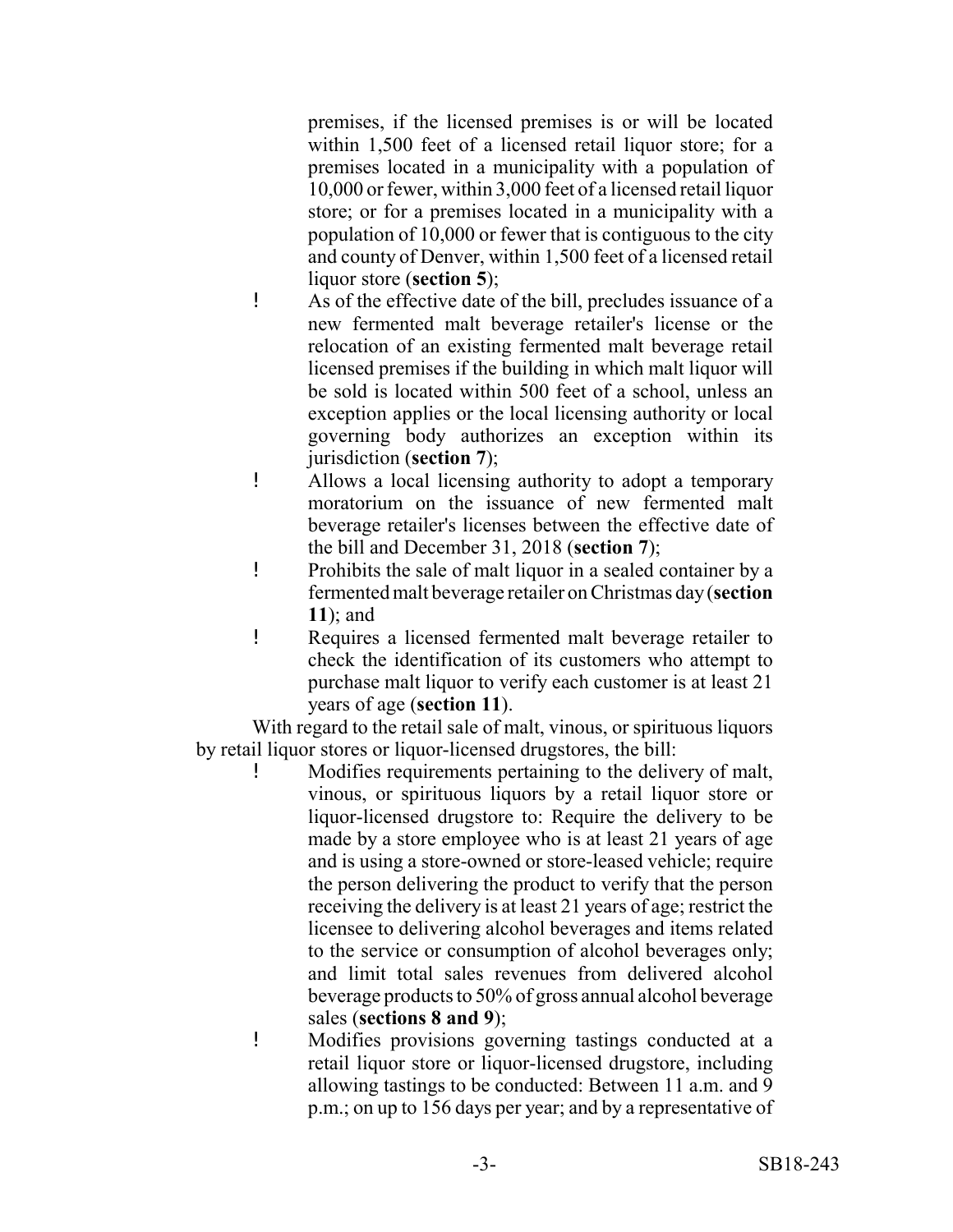the alcohol beverage supplier (**section 5**);

- ! Specifies that if an employee or representative of an alcohol beverage supplier pours or serves the supplier's product during a tasting at a retail establishment, that service does not constitute labor provided by a supplier to a retail licensee (**section 6**);
- ! Allows a local licensing authority, when reviewing an application for a new retail liquor store license, to deny the application if issuance of the license would create an undue concentration of licenses that allow the sale of alcohol beverages at retail for off-premises consumption, rather than an undue concentration of the same class of license (**sections 5 and 7**);
- ! Applies the 1,500-foot radius restriction, rather than the 3,000-foot restriction, to a retail liquor store or liquor-licensed drugstore premises located in a municipality with a population of 10,000 or fewer that is contiguous to the city and county of Denver (**sections 5, 8, and 9**);
- ! Prohibits a retail liquor store from selling alcohol beverages to consumers at a price that is below the retailer's cost to purchase the alcohol beverages, with limited exceptions, and allows the same exceptions to the restriction on below-cost sales applicable to liquor-licensed drugstores under current law (**sections 8 and 9**);
- ! Allows retail liquor store and liquor-licensed drugstore licensees with multiple locations to operate under a single or consolidated corporate entity but prohibits commingled purchases for multiple licensed premises to secure a better wholesale price based on total product volume purchased (**sections 8 and 9**); and
- ! Allows a liquor-licensed drugstore that applied for its license after July 1, 2016, to obtain additional liquor-licensed drugstore licenses, if obtained in the manner specified in current law for other liquor-licensed drugstores to obtain additional licenses, as follows: a maximum of 2 licenses between January 1, 2019, and January 1, 2022; a maximum of 3 licenses between January 1, 2022, and January 1, 2027; and a maximum of 4 licenses on or after January 1, 2027 (**section 9**).

Current law prohibits the public consumption of malt, vinous, and spirituous liquors except on a premises licensed to sell alcohol beverages for consumption on the licensed premises. **Section 11** includes fermented malt beverages within the prohibition against public consumption and authorizes a local government, by rule, regulation, ordinance, or resolution, as applicable, and the parks and wildlife commission to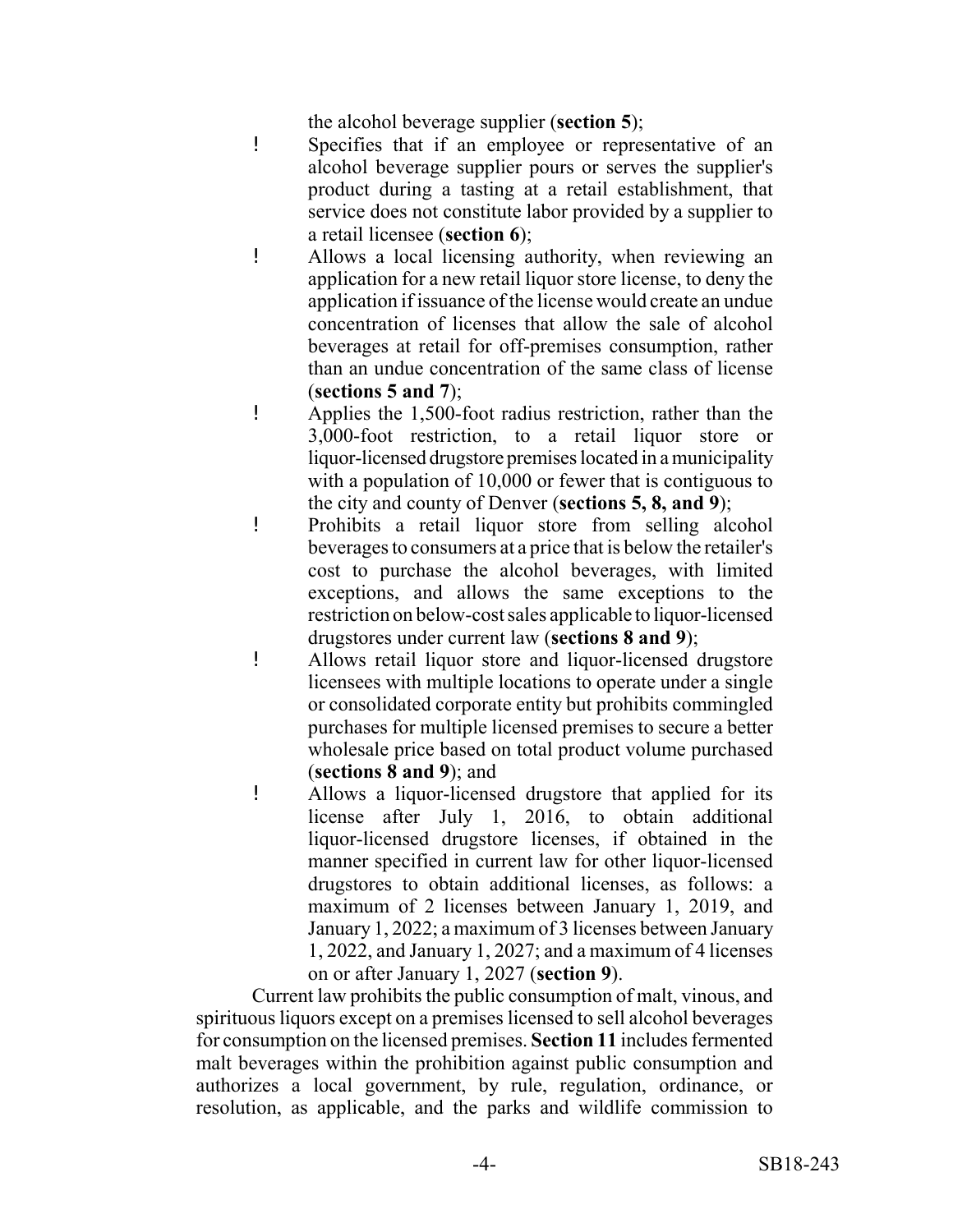authorize public consumption within their respective jurisdictions.

With regard to the enforcement authority of the state and local licensing authorities, **section 10**:

- Specifies the fine amount, if a fine is imposed, when a licensed retail establishment sells alcohol beverages to minors or to visibly intoxicated persons; and
- ! In determining the suspension or fine to impose for that violation, precludes consideration of violations that occurred more than 5 years before the current violation.
- *Be it enacted by the General Assembly of the State of Colorado:*

 **SECTION 1. Legislative declaration.** (1) The general assembly finds and declares that:

- (a) Prior to July 1, 2016, Colorado liquor laws strictly limited the ability of retail establishments to sell various alcohol beverage products in sealed containers for off-premises consumption by, among other provisions, imposing the following restrictions:
- (I) With regard to persons licensed as a retail liquor store or liquor-licensed drugstore, which is a retail establishment that operates a state-licensed pharmacy on site, which license authorizes the retail sale of beer, wine, and spirits for off-premises consumption only, limiting those persons to having an interest in only one such retail license; and
- (II) For retail establishments such as grocery stores, convenience stores, and other chain-type establishments that consist of multiple locations, those persons were permitted to obtain only a fermented malt beverage retailer's license under the "Colorado Beer Code" that authorized the sale of beer with a maximum alcohol content of 3.2% alcohol by weight or 4% alcohol by volume; except that a grocery store that operates a state-licensed pharmacy could obtain one liquor-licensed drugstore license for a single location;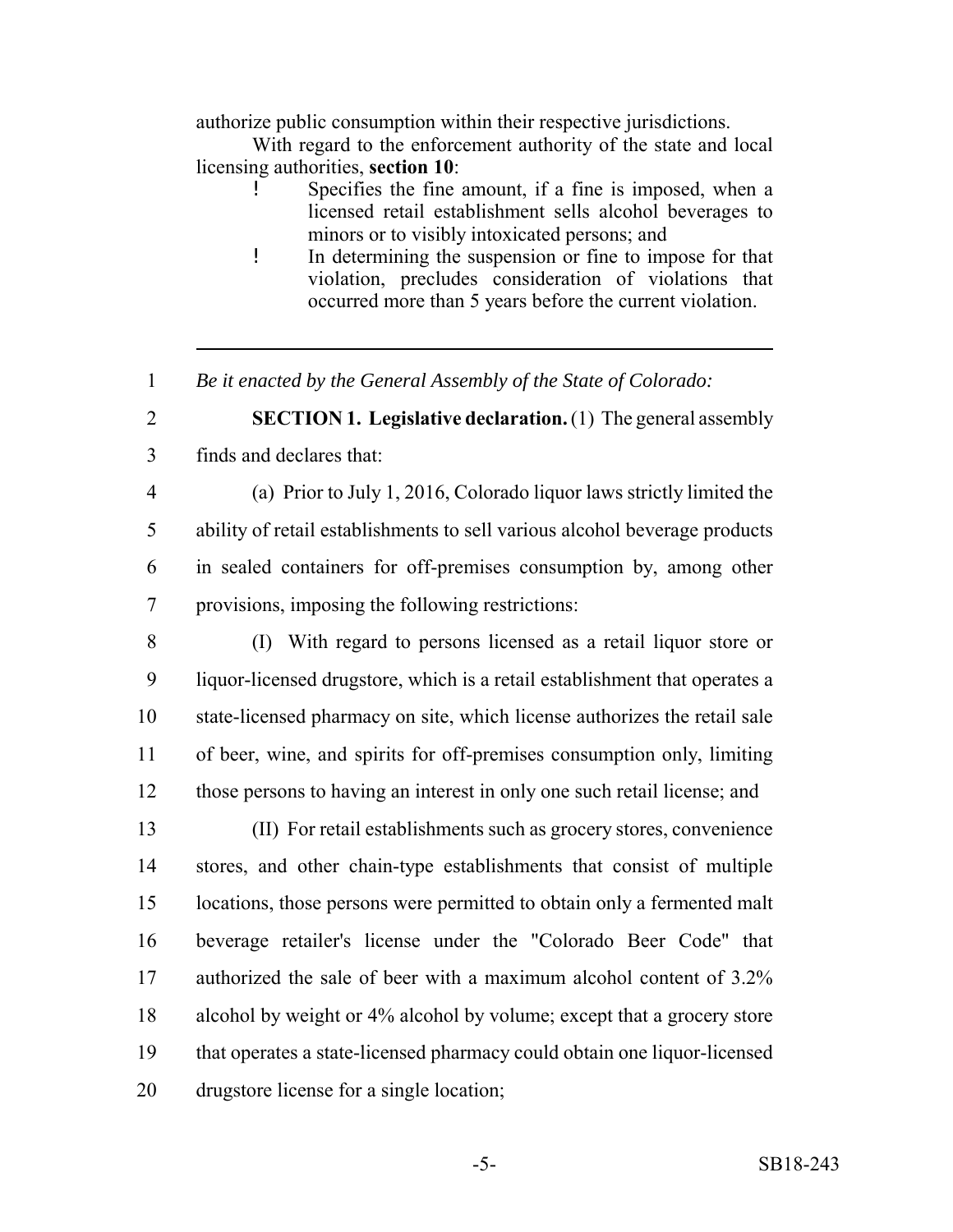(b) In 2016, the general assembly enacted Senate Bill 16-197, which dramatically altered the landscape of the off-premises retail liquor industry by:

 (I) Permitting retail liquor stores and liquor-licensed drugstores to obtain multiple licenses to sell beer, wine, and spirits at more than one licensed establishment, subject to restrictions based on proximity to an existing retail liquor business and other requirements; and

 (II) Eliminating, as of January 1, 2019, the maximum alcohol content of beer sold by fermented malt beverage retailers;

- (c) In an effort to ease the effect of these dramatic changes in the law on the liquor industry, the legislation directed the state licensing authority to convene a working group consisting of members of the industry to develop an implementation process for the transition, including a process for grocery and convenience stores to apply for a license to sell beer with no alcohol content limits;
- (d) While the working group convened for over a year following the passage of SB16-197, the group was not able to come to a consensus on how to implement the transition and thus did not develop an application process; and
- (e) Accordingly, effective January 1, 2019, the definition of fermented malt beverages will no longer contain an alcohol content limit, and it is therefore important to enact legislation to establish safeguards and parity among retail establishments and ensure public health and safety given that, as of January 1, 2019, a fermented malt beverage retailer will be able to sell beer with no maximum alcohol content under its existing license and without having to apply for or obtain a new license.

**SECTION 2.** In Colorado Revised Statutes, 12-46-104, **amend**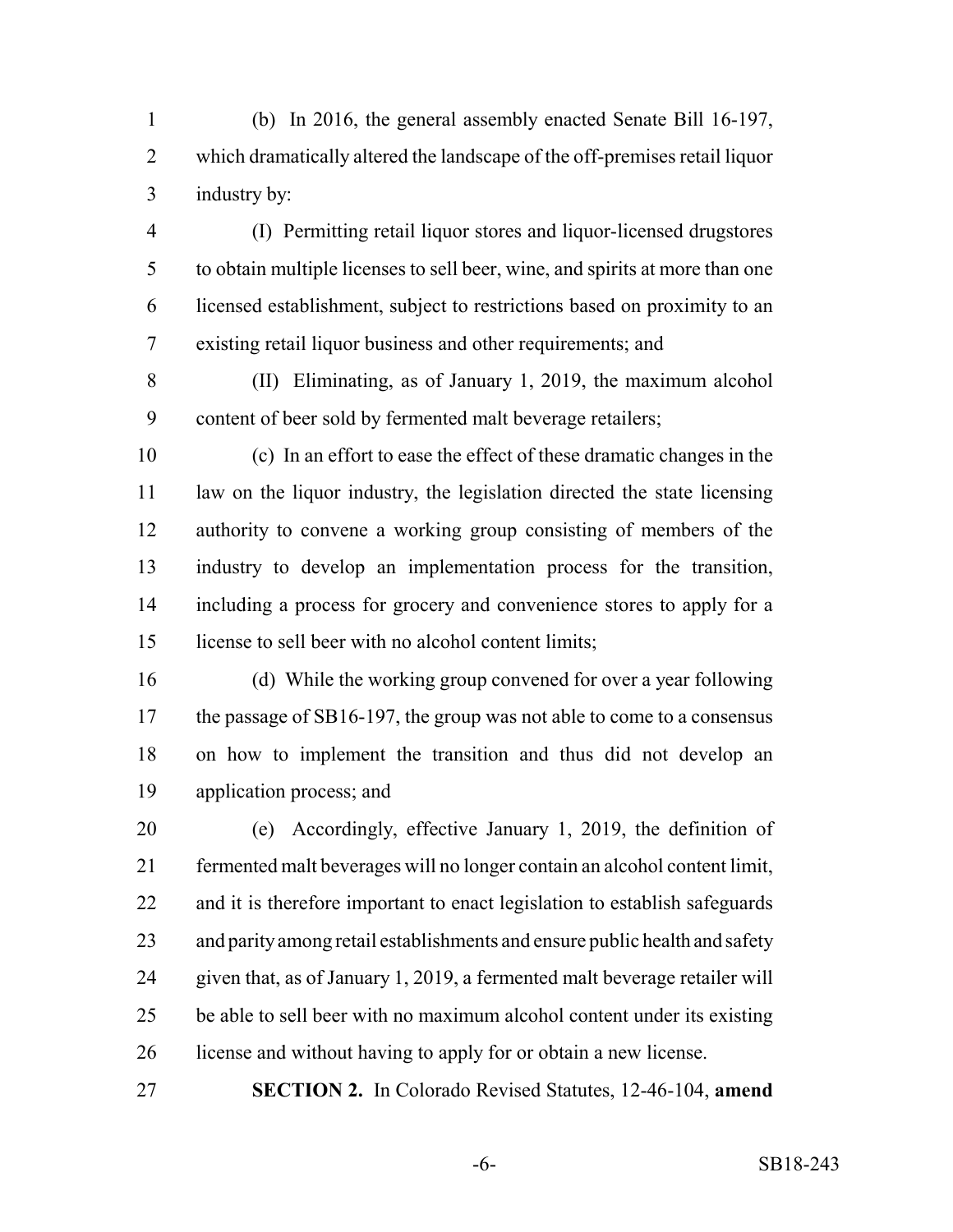1 (1) introductory portion and  $(1)(c)$  as follows:

 **12-46-104. Licenses - state license fees - requirements - repeal.** (1) The licenses to be granted and issued by the state licensing authority pursuant to this article *46* for the manufacture, importation, and sale of 5 fermented malt beverages shall be ARE as follows:

 (c) (I) ON AND AFTER THE EFFECTIVE DATE OF THIS SUBSECTION (1)(c), AS AMENDED, a retailer's license shall be granted and issued to any person, partnership, association, organization, or corporation qualifying under section 12-47-301 and not prohibited from licensure under section 10 12-47-307 to sell at retail the said fermented malt beverages EITHER FOR CONSUMPTION OFF THE LICENSED PREMISES OR ON THE LICENSED PREMISES, BUT NOT FOR CONSUMPTION ON AND OFF THE LICENSED PREMISES, upon paying an annual license fee of seventy-five dollars to the state licensing authority.

 (II) (A) ON AND AFTER THE EFFECTIVE DATE OF THIS SUBSECTION 16 (1)(c), AS AMENDED, THE STATE LICENSING AUTHORITY SHALL NOT ISSUE A NEW OR RENEW A FERMENTED MALT BEVERAGE RETAILER'S LICENSE FOR THE SALE OF FERMENTED MALT BEVERAGES FOR CONSUMPTION ON AND OFF THE LICENSED PREMISES.ANY LICENSEE HOLDING A FERMENTED MALT BEVERAGE LICENSE AUTHORIZING THE SALE OF FERMENTED MALT BEVERAGES FOR CONSUMPTION ON AND OFF THE LICENSED PREMISES THAT WAS ISSUED BY THE STATE LICENSING AUTHORITY UNDER THIS 23 SUBSECTION (1)(c) BEFORE THE EFFECTIVE DATE OF THIS SUBSECTION (1)(c), AS AMENDED, THAT APPLIES TO RENEW THE LICENSE ON OR AFTER 25 THE EFFECTIVE DATE OF THIS SUBSECTION  $(1)(c)$ , AS AMENDED, MUST SIMULTANEOUSLY APPLY TO CONVERT THE LICENSE EITHER TO A LICENSE FOR THE SALE OF FERMENTED MALT BEVERAGES AT RETAIL FOR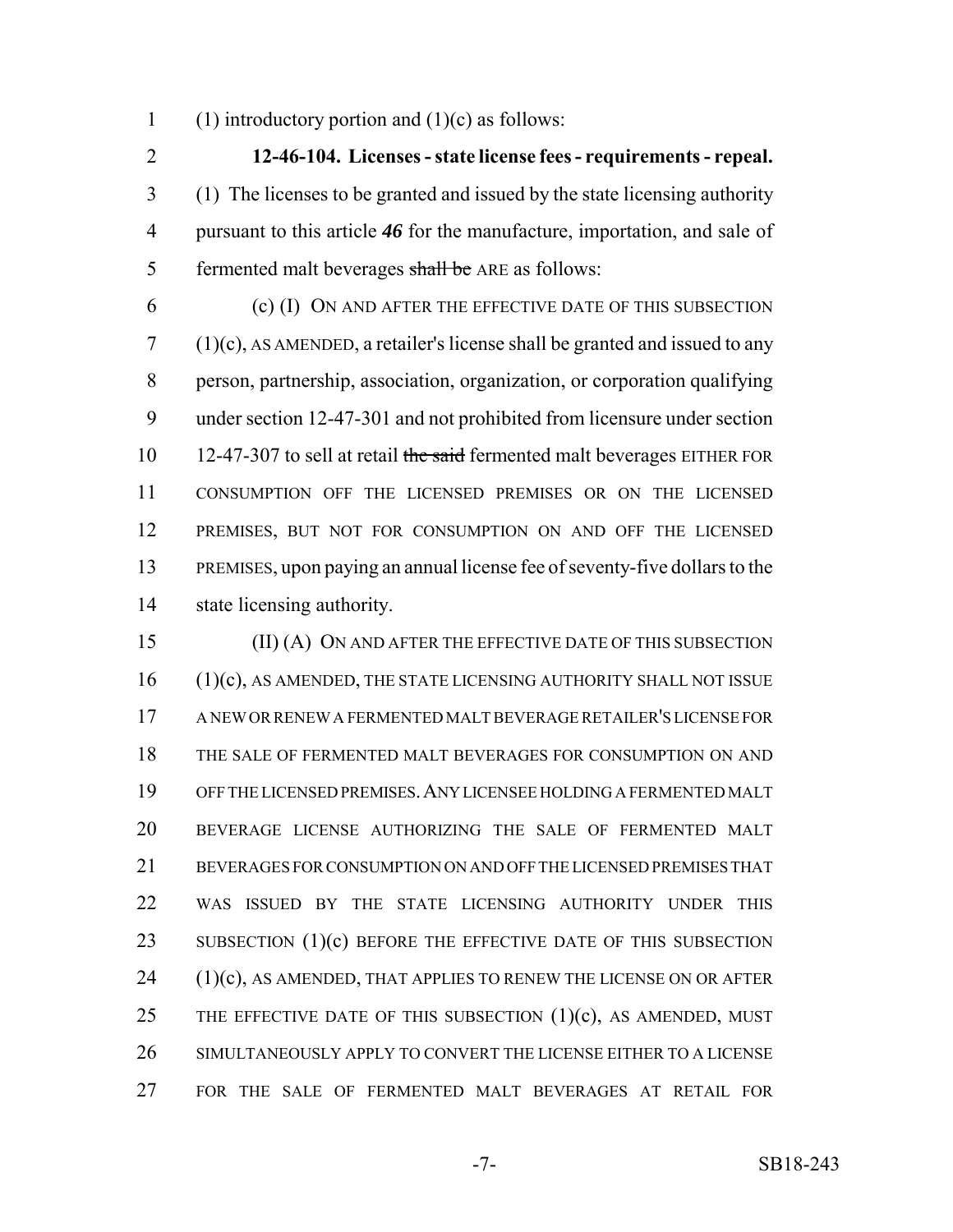CONSUMPTION OFF THE LICENSED PREMISES OR TO A LICENSE FOR THE SALE OF FERMENTED MALT BEVERAGES AT RETAIL FOR CONSUMPTION ON THE LICENSED PREMISES.

 (B) THIS SUBSECTION (1)(c)(II) IS REPEALED, EFFECTIVE JULY 1, 2019.

 **SECTION 3.** In Colorado Revised Statutes, **amend** 12-46-106 as follows:

 **12-46-106. Lawful acts.** It is lawful for a person under eighteen years of age who is under the supervision of a person on the premises over eighteen years of age OR OLDER to be employed in a place of business where fermented malt beverages are sold at retail in containers for off-premises consumption. During the normal course of such employment, any person under eighteen years of age may handle and 14 otherwise act with respect to fermented malt beverages in the same 15 manner as that person does with other items sold at retail; except that no 16 A person under eighteen TWENTY-ONE years of age shall NOT sell or 17 dispense fermented malt beverages, check age identification, or make deliveries beyond the customary parking area for the customers of the 19 retail outlet OR OTHERWISE HAVE ANY CONTACT WITH FERMENTED MALT BEVERAGES OFFERED FOR SALE ON, OR SOLD AND REMOVED FROM, THE LICENSED PREMISES OF THE FERMENTED MALT BEVERAGE RETAILER. This 22 section shall DOES not be construed to permit the violation of any other provisions of this section under circumstances not specified in this section.

 **SECTION 4.** In Colorado Revised Statutes, 12-46-107, **amend** 26 (1)(c); and **add** (3), (4), and (5) as follows:

**12-46-107. Local licensing authority - application - fees -**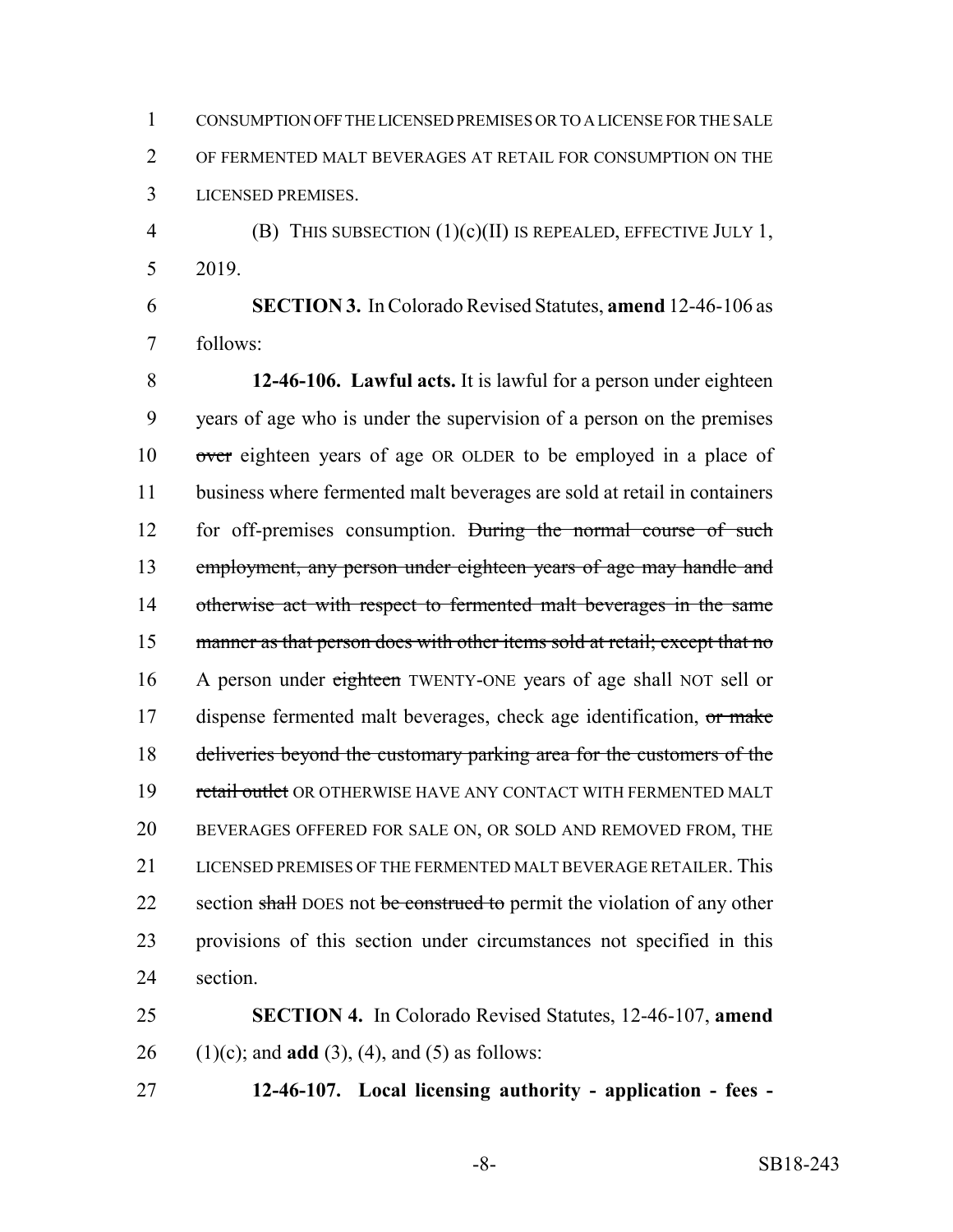**definition - rules - repeal.** (1) The local licensing authority shall issue only the following classes of fermented malt beverage licenses:

 (c) (I) Sales for consumption both on and off the premises of the 4 licensee; A person licensed pursuant to this paragraph (c) may deliver at retail fermented malt beverages in factory-sealed containers in conjunction with the delivery of food products if such person has obtained a permit for the delivery of fermented malt beverages from the state licensing authority. The state licensing authority shall promulgate rules as are necessary for the proper delivery of fermented malt beverages 10 pursuant to this paragraph (c) and shall have the authority to issue a 11 permit to any person who is licensed pursuant to and delivers fermented 12 malt beverages under this paragraph (c) EXCEPT THAT ON OR AFTER THE EFFECTIVE DATE OF THIS SUBSECTION (1)(c), AS AMENDED, A LOCAL LICENSING AUTHORITY SHALL NOT ISSUE A NEW FERMENTED MALT BEVERAGE LICENSE OR RENEW AN EXISTING FERMENTED MALT BEVERAGE LICENSE FOR THE SALE OF FERMENTED MALT BEVERAGES FOR CONSUMPTION ON AND OFF THE LICENSED PREMISES. ANY LICENSEE HOLDING A FERMENTED MALT BEVERAGE LICENSE ISSUED UNDER THIS 19 SUBSECTION (1)(c) PRIOR TO THE EFFECTIVE DATE OF THIS SUBSECTION (1)(c), AS AMENDED, THAT APPLIES TO RENEW THE LICENSE ON OR AFTER 21 THE EFFECTIVE DATE OF THIS SUBSECTION  $(1)(c)$ , AS AMENDED, MUST SIMULTANEOUSLY APPLY TO CONVERT THE LICENSE EITHER TO A LICENSE FOR THE SALE OF FERMENTED MALT BEVERAGES FOR CONSUMPTION OFF THE LICENSED PREMISES AS SPECIFIED IN SUBSECTION (1)(a) OF THIS SECTION OR TO A LICENSE FOR THE SALE OF FERMENTED MALT BEVERAGES FOR CONSUMPTION ON THE LICENSED PREMISES AS SPECIFIED IN 27 SUBSECTION (1)(b) OF THIS SECTION.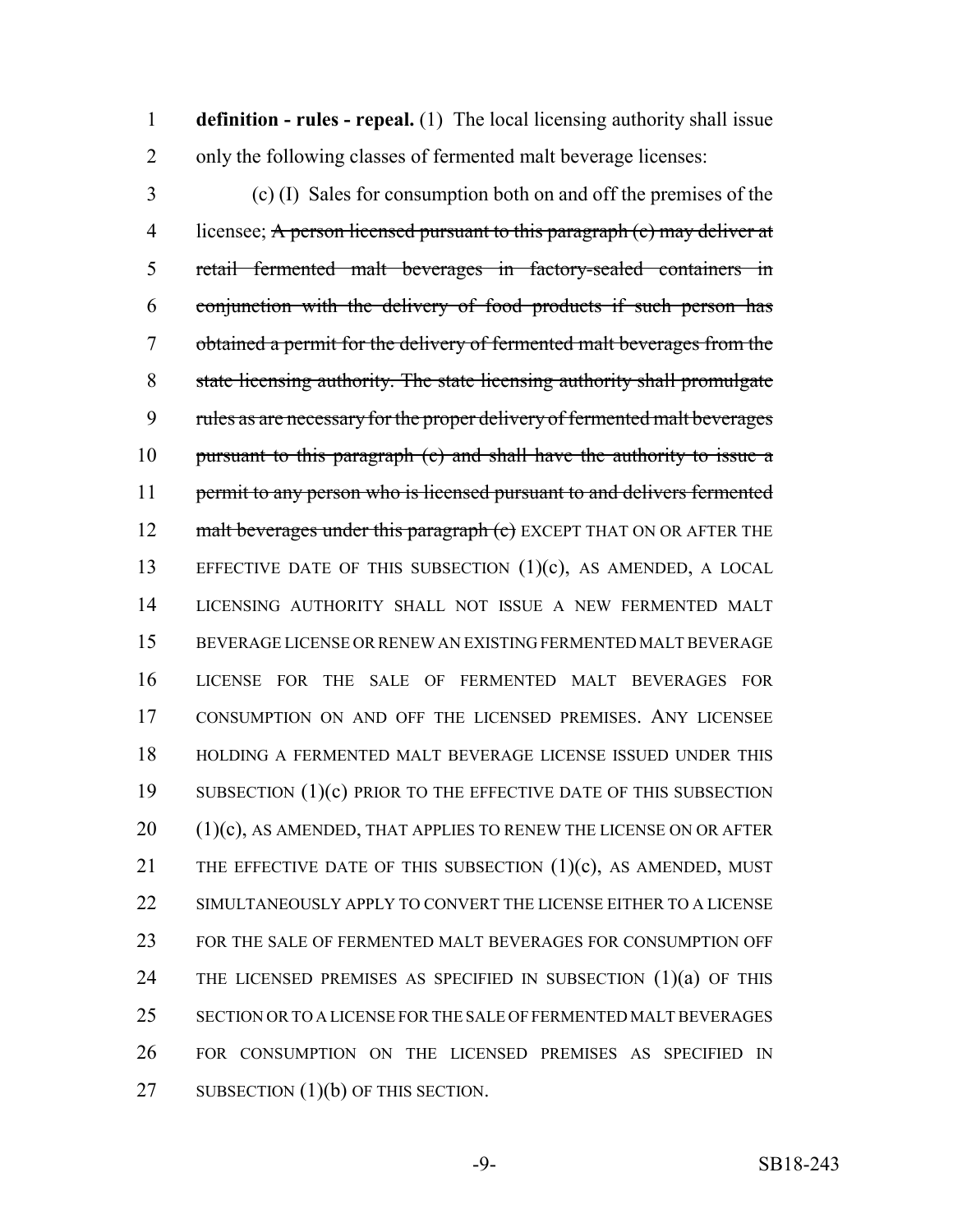(II) THIS SUBSECTION (1)(c) IS REPEALED, EFFECTIVE JULY 1,2019. (3) (a) IN ADDITION TO ANY OTHER REQUIREMENTS SPECIFIED IN THIS ARTICLE 46 OR ARTICLE 47 OF THIS TITLE 12, TO QUALIFY FOR A NEW LICENSE OR TO RENEW A LICENSE UNDER SUBSECTION (1)(a) OF THIS SECTION ON OR AFTER JANUARY 1, 2019, A PERSON MUST:

 (I) DERIVE AT LEAST TWENTY PERCENT OF ITS GROSS ANNUAL REVENUES FROM TOTAL SALES FROM THE SALE OF FOOD ITEMS FOR CONSUMPTION OFF THE PREMISES; AND

 (II) (A) IF THE ESTABLISHMENT CONSISTS OF LESS THAN TEN THOUSAND SQUARE FEET OF TOTAL RETAIL SPACE, LIMIT THE SHELF SPACE USED FOR THE SALE OF FERMENTED MALT BEVERAGES TO NO MORE THAN 12 ONE HUNDRED LINEAR FEET; OR

 (B) IF THE ESTABLISHMENT CONSISTS OF TEN THOUSAND SQUARE FEET OR MORE OF TOTAL RETAIL SPACE, LIMIT THE SHELF SPACE USED FOR THE SALE OF FERMENTED MALT BEVERAGES TO NO MORE THAN THREE HUNDRED LINEAR FEET.

 (b) FOR PURPOSES OF CALCULATING GROSS ANNUAL REVENUES FROM TOTAL SALES, REVENUES DERIVED FROM THE SALE OF THE FOLLOWING PRODUCTS ARE EXCLUDED:

**(I) FUEL PRODUCTS, AS DEFINED IN SECTION 8-20-201 (2);** 

 (II) CIGARETTES, TOBACCO PRODUCTS, AND NICOTINE PRODUCTS, 22 AS DEFINED IN SECTION 18-13-121 (5); AND

23 (III) LOTTERY PRODUCTS.

 (c) THE STATE LICENSING AUTHORITY MAY ADOPT RULES SPECIFYING THE FORM AND MANNER IN WHICH AN APPLICANT FOR A NEW OR RENEWAL LICENSE MAY DEMONSTRATE COMPLIANCE WITH THIS 27 SUBSECTION (3).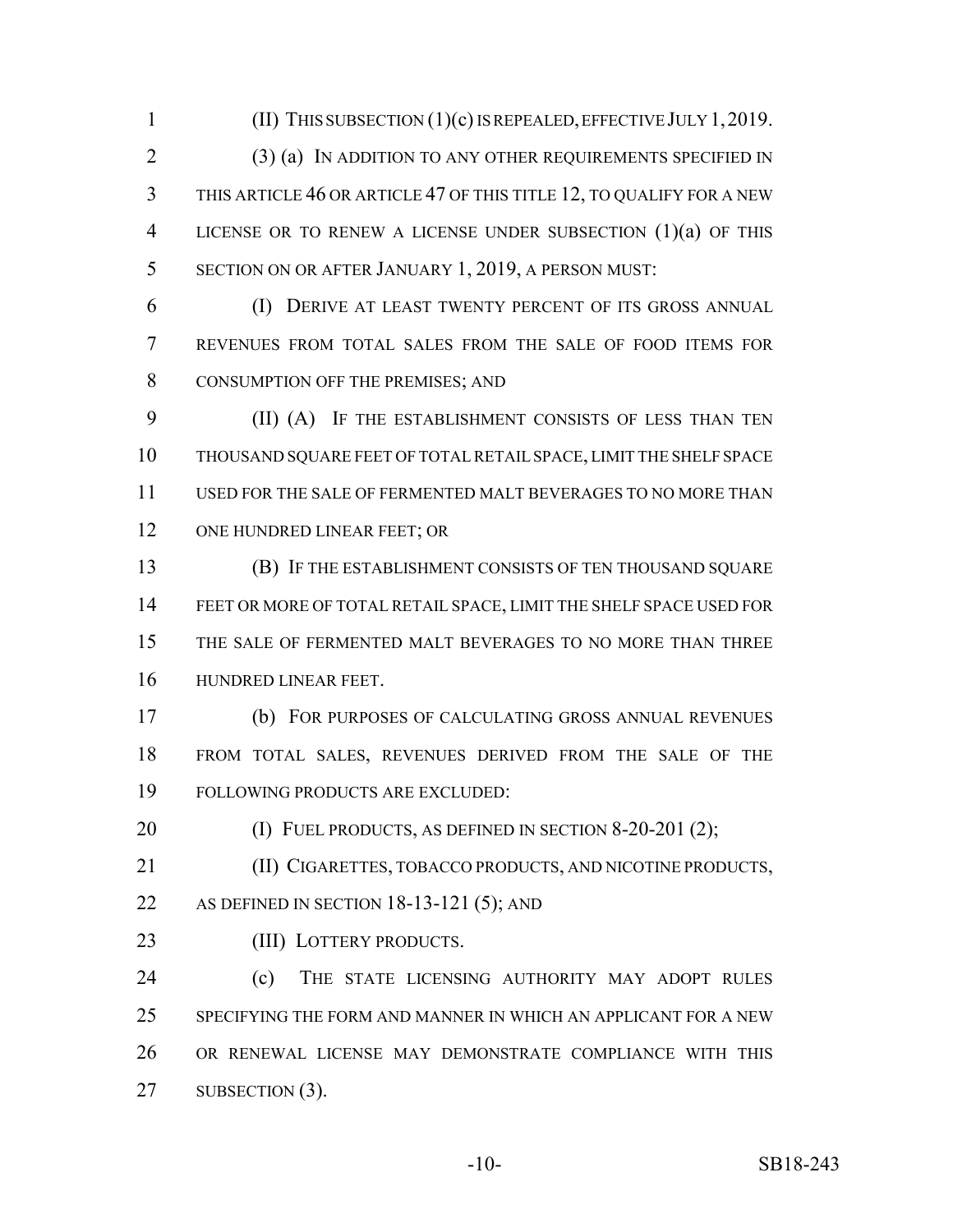(d) AS USED IN THIS SUBSECTION (3), "FOOD ITEMS" MEANS ANY RAW, COOKED, OR PROCESSED EDIBLE SUBSTANCE, ICE, OR BEVERAGE, OTHER THAN A BEVERAGE CONTAINING ALCOHOL, THAT IS INTENDED FOR USE OR FOR SALE, IN WHOLE OR IN PART, FOR HUMAN CONSUMPTION.

 (4) ON OR AFTER JANUARY 1, 2019, A FERMENTED MALT 6 BEVERAGE RETAILER LICENSED UNDER SUBSECTION  $(1)(a)$  OF THIS SECTION:

 (a) SHALL NOT SELL FERMENTED MALT BEVERAGES TO CONSUMERS AT A PRICE THAT IS BELOW THE RETAILER'S COST, AS LISTED ON THE INVOICE, TO PURCHASE THE FERMENTED MALT BEVERAGES, UNLESS THE SALE IS OF DISCONTINUED OR CLOSE-OUT FERMENTED MALT BEVERAGES OR PART OF A BONA FIDE LOYALTY OR REWARDS PROGRAM, AS SPECIFIED 13 IN STATE LICENSING AUTHORITY RULES; AND

 (b) SHALL NOT ALLOW CONSUMERS TO PURCHASE FERMENTED MALT BEVERAGES AT A SELF-CHECKOUT OR OTHER MECHANISM THAT ALLOWS THE CONSUMER TO COMPLETE THE FERMENTED MALT BEVERAGES PURCHASE WITHOUT ASSISTANCE FROM AND COMPLETION OF THE ENTIRE TRANSACTION BY AN EMPLOYEE OF THE FERMENTED MALT BEVERAGE RETAILER WHO IS AT LEAST TWENTY-ONE YEARS OF AGE.

 $(5)$  A PERSON LICENSED UNDER SUBSECTION  $(1)(a)$  of this SECTION THAT HOLDS MULTIPLE FERMENTED MALT BEVERAGE RETAILER'S LICENSES FOR MULTIPLE LICENSED PREMISES MAY OPERATE UNDER A SINGLE OR CONSOLIDATED CORPORATE ENTITY BUT SHALL NOT COMMINGLE PURCHASES OF OR CREDIT EXTENSIONS FOR PURCHASES OF FERMENTED MALT BEVERAGES FROM A WHOLESALER LICENSED UNDER THIS ARTICLE 46 OR ARTICLE 47 OF THIS TITLE 12 FOR MORE THAN ONE LICENSED PREMISES.A WHOLESALER LICENSED UNDER THIS ARTICLE 46 OR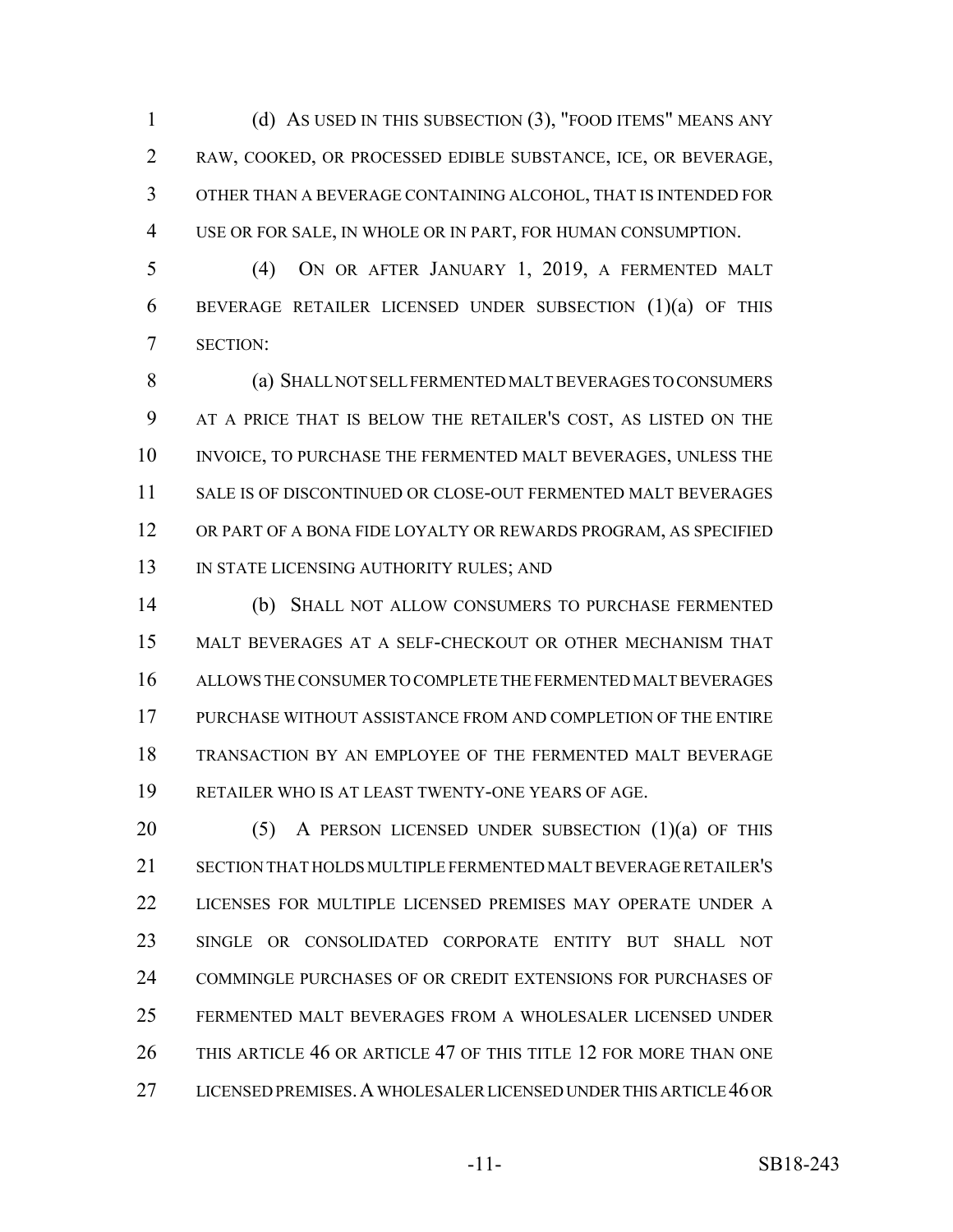ARTICLE 47 OF THIS TITLE 12 SHALL NOT BASE THE PRICE FOR THE FERMENTED MALT BEVERAGES IT SELLS TO A FERMENTED MALT BEVERAGE RETAILER LICENSED UNDER SUBSECTION (1)(a) OF THIS SECTION ON THE TOTAL VOLUME OF FERMENTED MALT BEVERAGES THAT THE RETAILER PURCHASES FOR MULTIPLE LICENSED PREMISES.

6 **SECTION 5.** In Colorado Revised Statutes, 12-47-301, **amend** 7 (2), (8), (9)(a), (10)(c)(I), (10)(c)(V), (10)(c)(VII), (10)(c)(XI), 8 (10)(c)(XII), (10)(d), and (12) as follows:

9 **12-47-301. Licensing in general.** (2) (a) Before granting any 10 license, all licensing authorities shall consider, except where this article 11 ARTICLE 47 and article 46 of this title TITLE 12 specifically provide 12 otherwise, the reasonable requirements of the neighborhood, the desires 13 of the adult inhabitants as evidenced by petitions, remonstrances, or 14 otherwise, and all other reasonable restrictions that are or may be placed 15 upon the neighborhood by the local licensing authority. With respect to 16 a second or additional license described in section 12-47-401 (1)(j) to 17 (1)(t), (1)(v), or (1)(w) or 12-47-410 (1) or in a financial institution 18 referred to in section 12-47-308 (4) for the same licensee, all licensing 19 authorities shall consider the effect on competition of the granting or 20 disapproving of additional licenses to such licensee and shall not approve 21 an application for a second or additional hotel and restaurant or vintner's 22 restaurant license that would have the effect of restraining competition. 23 shall be approved.

24 (b) (I) A local licensing authority or the state on state-owned 25 property may deny the issuance of any new tavern or retail liquor store 26 license whenever such THE LICENSING authority determines that the 27 issuance of such THE license would result in or add to an undue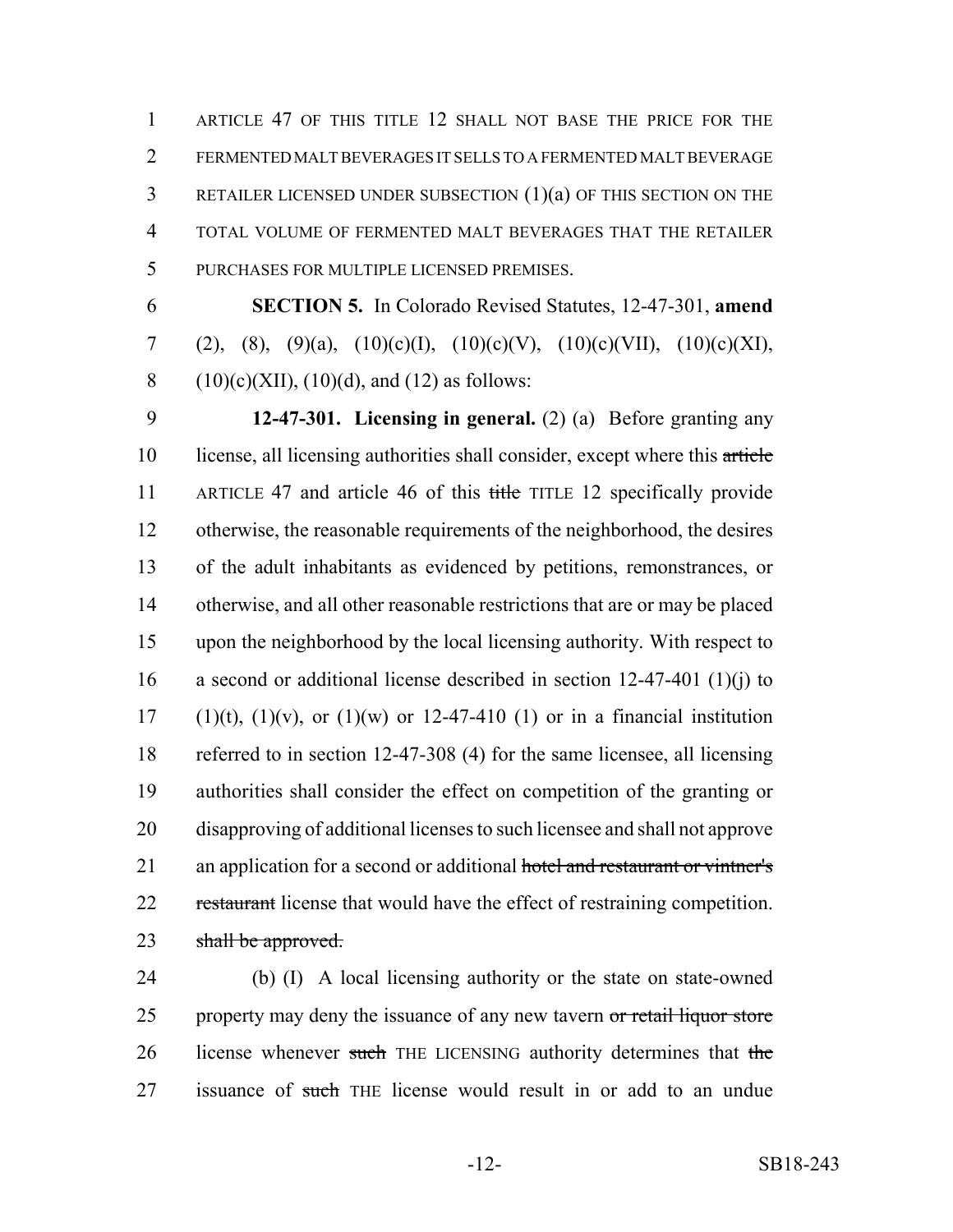concentration of the same class of license and, as a result, require the use of additional law enforcement resources.

 (II) ON OR AFTER THE EFFECTIVE DATE OF THIS SUBSECTION (2)(b)(II), A LOCAL LICENSING AUTHORITY OR, FOR STATE-OWNED PROPERTY, THE STATE LICENSING AUTHORITY MAY DENY THE ISSUANCE OF A NEW RETAIL LIQUOR STORE LICENSE UNDER SECTION 12-47-407 OR A NEW FERMENTED MALT BEVERAGE LICENSE UNDER SECTION 12-46-107 8 (1)(a) IF THE LOCAL OR STATE LICENSING AUTHORITY DETERMINES THAT ISSUANCE OF THE NEW LICENSE WOULD RESULT IN OR ADD TO AN UNDUE CONCENTRATION OF LICENSES AUTHORIZING THE SALE OF ALCOHOL BEVERAGES AT RETAIL FOR OFF-PREMISES CONSUMPTION AND, AS A RESULT, REQUIRE THE USE OF ADDITIONAL LAW ENFORCEMENT RESOURCES.

 (8) Each licensee holding a fermented malt beverage on-premises license, or on- and off-premises license, beer and wine license, tavern license, lodging and entertainment license, club license, arts license, or 17 racetrack license shall manage the premises himself or herself or employ a separate and distinct manager on the premises and shall report the name of the manager to the state and local licensing authorities. The licensee shall report any change in managers to the state and local licensing authorities within thirty days after the change. It is unlawful for the licensee to fail to report the name of or any change in managers as required by this subsection (8). The failure to report is grounds for suspension of the license.

25 (9) (a) (I) (A) SUBJECT TO SUBSECTIONS  $(9)(a)(I)(B)$  AND 26 (9)(a)(I)(C) OF THIS SECTION, a licensee may move his or her ITS permanent location to any other place in the same city, town, or city and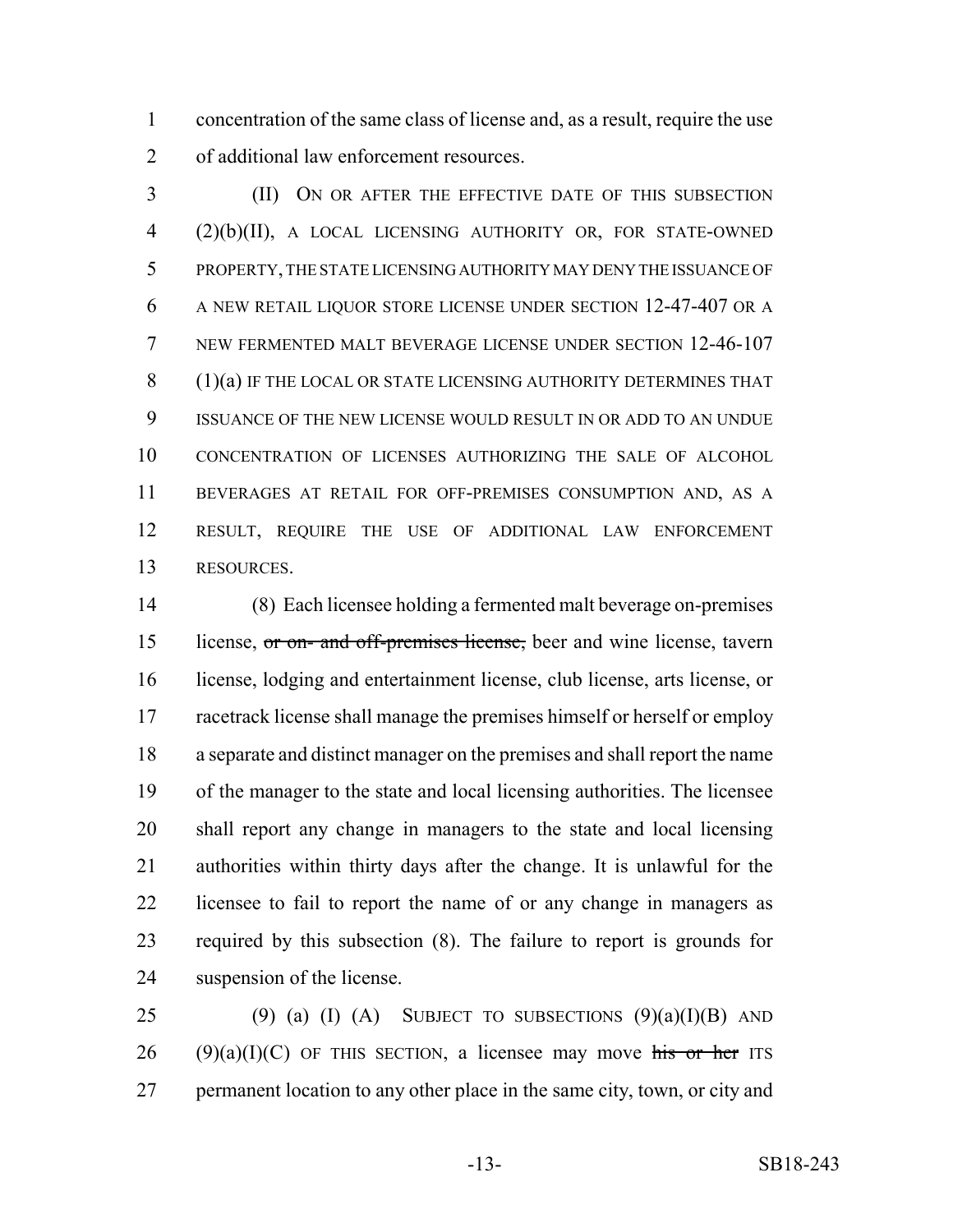county for which the license was originally granted, or in the same county 2 if such THE license was granted for a place outside the corporate limits of 3 any city, town, or city and county, but it shall be IS unlawful to sell any 4 alcohol beverage at any such place THE NEW LOCATION until permission 5 to do so is granted by all the STATE AND LOCAL licensing authorities. provided for in this article.

 (B) THE STATE AND LOCAL LICENSING AUTHORITIES SHALL NOT 8 GRANT PERMISSION UNDER THIS SUBSECTION  $(9)(a)(I)$  TO A FERMENTED MALT BEVERAGE RETAILER LICENSED UNDER SECTION 12-46-107 (1)(a) TO MOVE ITS PERMANENT LOCATION IF THE NEW LOCATION IS: WITHIN ONE THOUSAND FIVE HUNDRED FEET OF A RETAIL LIQUOR STORE LICENSED UNDER SECTION 12-47-407; FOR A PREMISES LOCATED IN A MUNICIPALITY WITH A POPULATION OF TEN THOUSAND OR FEWER, WITHIN THREE THOUSAND FEET OF A RETAIL LIQUOR STORE LICENSED UNDER SECTION 12-47-407; OR, FOR A PREMISES LOCATED IN A MUNICIPALITY WITH A POPULATION OF TEN THOUSAND OR FEWER THAT IS CONTIGUOUS TO THE 17 CITY AND COUNTY OF DENVER, WITHIN ONE THOUSAND FIVE HUNDRED FEET OF A RETAIL LIQUOR STORE LICENSED UNDER SECTION 12-47-407.

 (C) THE STATE AND LOCAL LICENSING AUTHORITIES SHALL NOT 20 GRANT PERMISSION UNDER THIS SUBSECTION (9)(a)(I) TO A RETAIL LIQUOR STORE LICENSED UNDER SECTION 12-47-407 TO MOVE ITS PERMANENT LOCATION IF THE NEW LOCATION IS: WITHIN ONE THOUSAND FIVE HUNDRED FEET OF ANOTHER RETAIL LIQUOR STORE LICENSED UNDER SECTION 12-47-407; FOR A PREMISES LOCATED IN A MUNICIPALITY WITH A POPULATION OF TEN THOUSAND OR FEWER, WITHIN THREE THOUSAND FEET OF ANOTHER RETAIL LIQUOR STORE LICENSED UNDER SECTION 12-47-407; OR, FOR A PREMISES LOCATED IN A MUNICIPALITY WITH A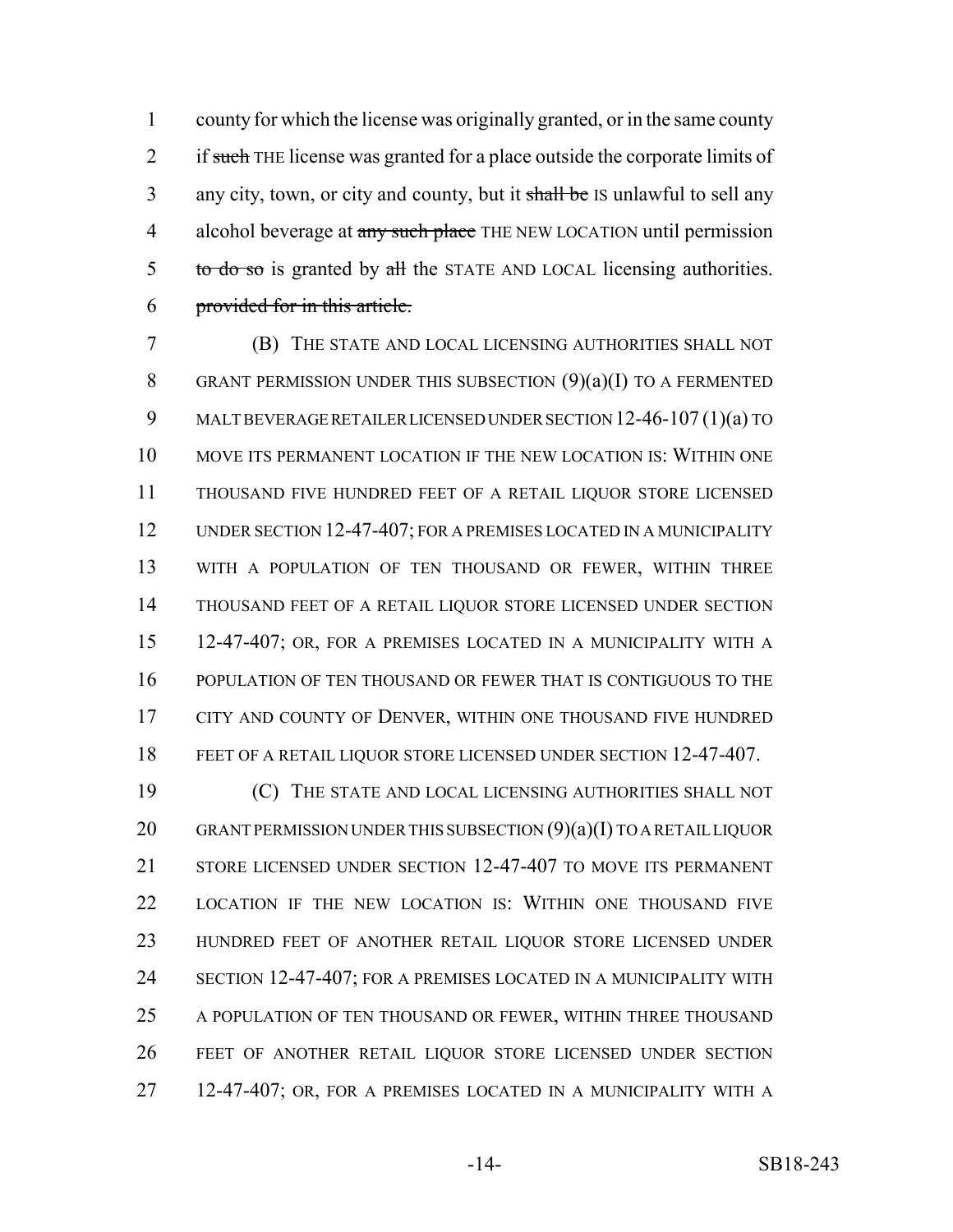POPULATION OF TEN THOUSAND OR FEWER THAT IS CONTIGUOUS TO THE 2 CITY AND COUNTY OF DENVER, WITHIN ONE THOUSAND FIVE HUNDRED FEET OF ANOTHER RETAIL LIQUOR STORE LICENSED UNDER SECTION 12-47-407.

 (II) Notwithstanding subparagraph (I) of this paragraph (a) 6 SECTION  $(9)(a)(I)$  OF THIS SECTION AND SUBJECT TO SUBSECTION (9)(a)(I)(C), for a retail liquor store licensed on or before January 1, 2016, the licensee may apply to move the permanent location to another place within or outside the municipality or county in which the license was originally granted. It is unlawful for the licensee to sell any alcohol beverages at the new location until permission is granted by the state and local licensing authorities.

(10) (c) Tastings are subject to the following limitations:

(I) Tastings shall be conducted only:

 (A) By a person who: Has completed a server training program that meets the standards established by the liquor enforcement division in 17 the department of revenue and who is either a retail liquor store licensee 18 or a liquor-licensed drugstore licensee, or an employee of a RETAIL LIQUOR STORE OR LIQUOR-LICENSED DRUGSTORE licensee, OR A REPRESENTATIVE, EMPLOYEE, OR AGENT OF THE LICENSED WHOLESALER, BREW PUB, DISTILLERY PUB, MANUFACTURER, LIMITED WINERY, IMPORTER, OR VINTNER'S RESTAURANT SUPPLYING THE ALCOHOL BEVERAGES FOR THE 23 TASTING; and only

(B) On a licensee's licensed premises.

25 (V) THE LICENSEE MAY CONDUCT tastings shall be conducted only during the operating hours in which the licensee on whose premises the tastings occur is permitted to sell alcohol beverages, and in no case earlier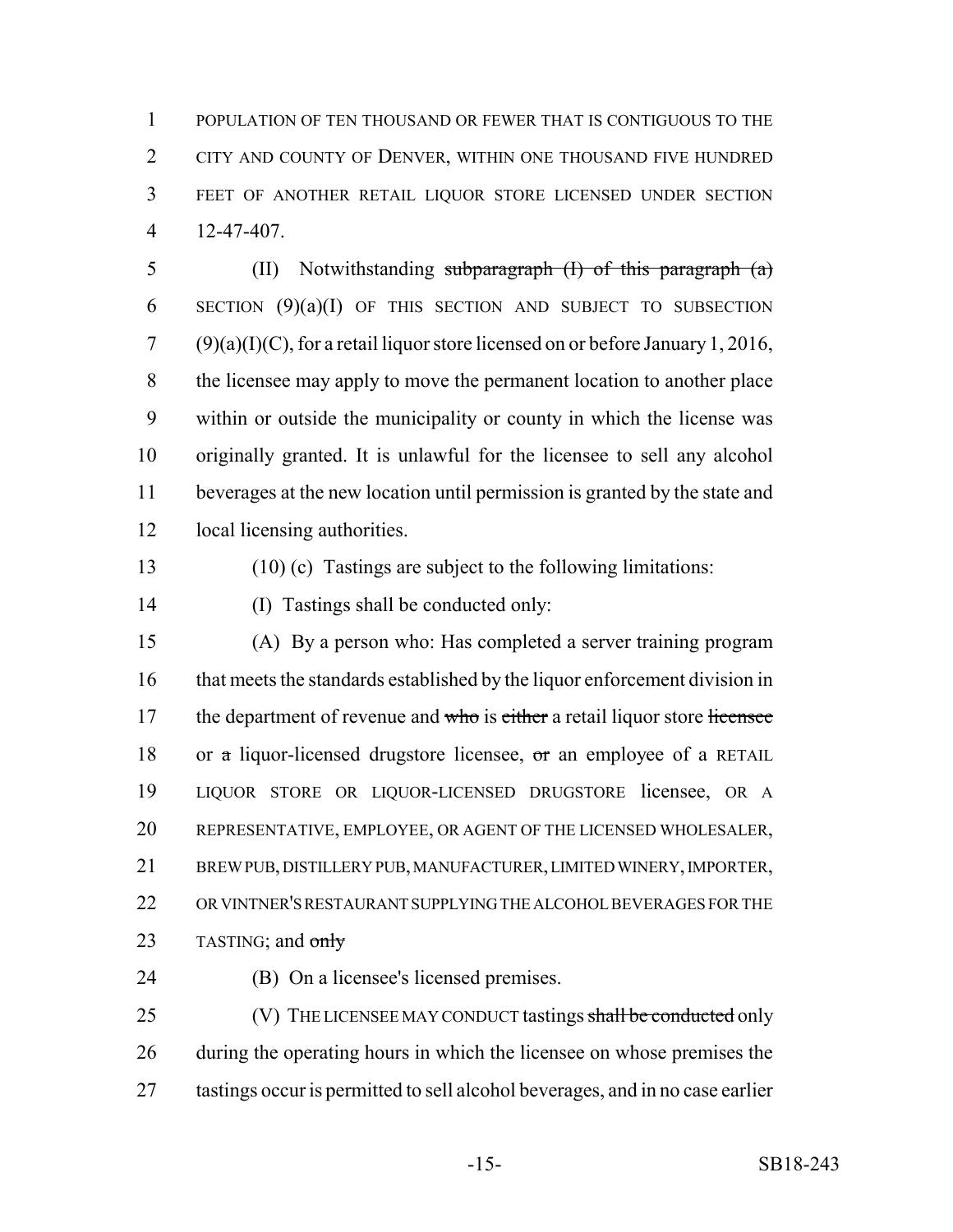1 than 11 a.m. or later than  $7p.m.$  9 P.M.

2 (VII) The licensee shall promptly remove all open and 3 unconsumed alcohol beverage samples from the licensed premises, or 4 shall destroy the samples immediately following the completion of the 5 tasting, OR STORE ANY OPEN CONTAINERS OF UNCONSUMED ALCOHOL 6 BEVERAGES IN A SECURE AREA OUTSIDE THE SALES AREA OF THE LICENSED 7 PREMISES FOR USE AT A TASTING CONDUCTED AT A LATER TIME OR DATE. 8 (XI) THE LICENSEE MAY CONDUCT tastings may occur on no more

9 than four of the six days from a Monday to the following Saturday, not to 10 exceed one hundred four ONE HUNDRED FIFTY-SIX days per year.

 (XII) No manufacturer of spirituous or vinous liquors shall induce a licensee through free goods or financial or in-kind assistance to favor the manufacturer's products being sampled at a tasting. The RETAIL 14 LIQUOR STORE OR LIQUOR-LICENSED DRUGSTORE licensee shall bear BEARS the financial and all other responsibility for a tasting CONDUCTED ON ITS LICENSED PREMISES.

17 (d) A violation of a limitation specified in this subsection  $(10)$  or 18 of section 12-47-801 by a retail liquor store or liquor-licensed drugstore 19 licensee, whether by his or her THE LICENSEE's employees, agents, or 20 otherwise shall be OR BY A REPRESENTATIVE, EMPLOYEE, OR AGENT OF 21 THE LICENSED WHOLESALER, BREW PUB, DISTILLERY PUB, MANUFACTURER, 22 LIMITED WINERY, IMPORTER, OR VINTNER'S RESTAURANT THAT SUPPLIED 23 THE ALCOHOL BEVERAGES FOR THE TASTING, IS the responsibility of, AND 24 SECTION 12-47-801 APPLIES TO, the retail liquor store or liquor-licensed 25 drugstore licensee who is conducting THAT CONDUCTED the tasting.

26 (12) (a) Notwithstanding any other provision of this article *47*, on 27 and after July 1, 2016, the state and local licensing authorities shall not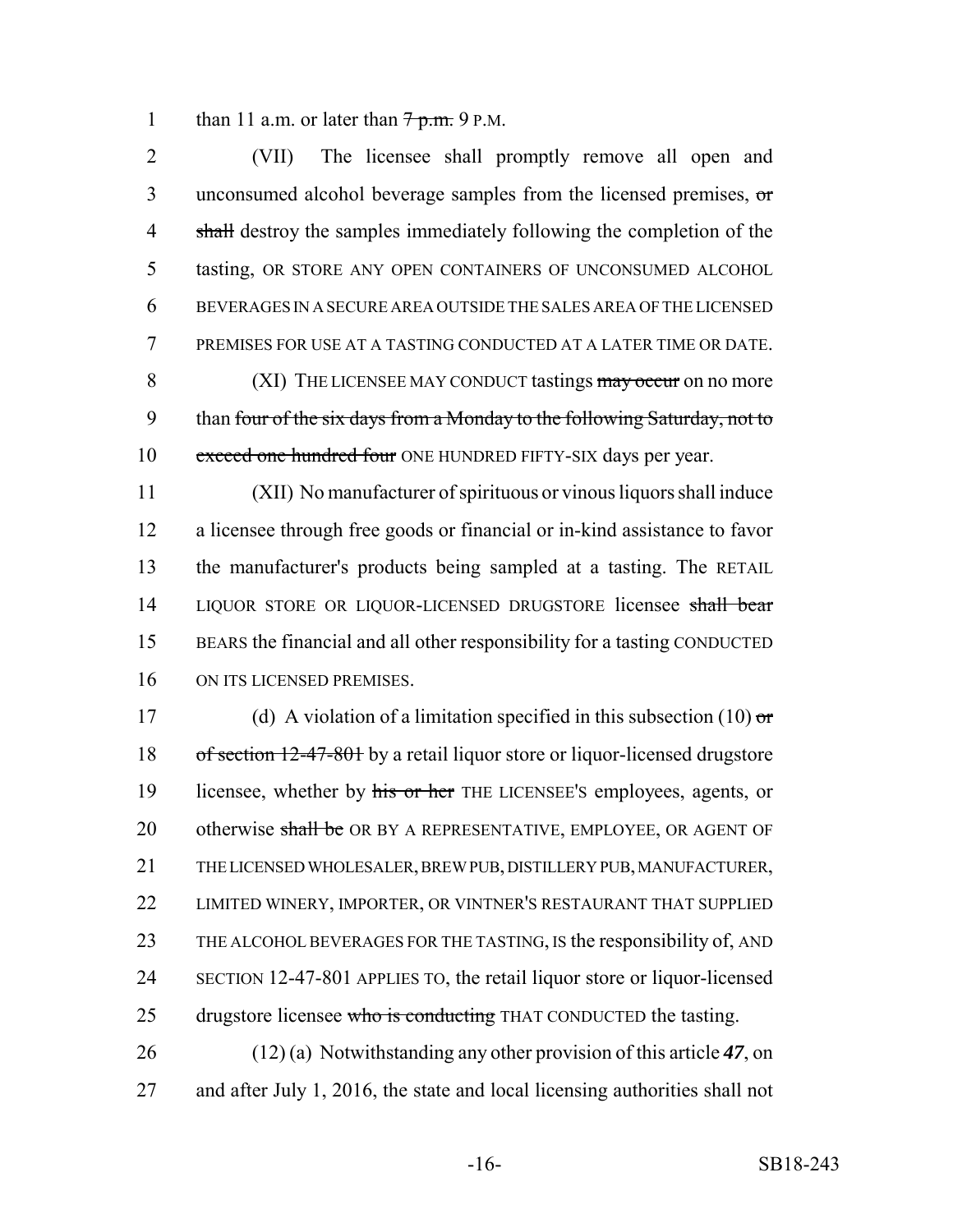issue a new license under this article *47* authorizing the sale at retail of malt, vinous, or spirituous liquors in sealed containers for consumption off the licensed premises if the premises for which the retail license is sought is located:

 (I) Within one thousand five hundred feet of another licensed premises licensed to sell malt, vinous, or spirituous liquors at retail for 7 off-premises consumption;  $\sigma$ 

 (II) For a premises located in a municipality with a population of ten thousand or fewer, within three thousand feet of another licensed premises licensed to sell malt, vinous, or spirituous liquors at retail for off-premises consumption; OR

 (III) FOR A PREMISES LOCATED IN A MUNICIPALITY WITH A POPULATION OF TEN THOUSAND OR FEWER THAT IS CONTIGUOUS TO THE 14 CITY AND COUNTY OF DENVER, WITHIN ONE THOUSAND FIVE HUNDRED FEET OF ANOTHER LICENSED PREMISES LICENSED TO SELL MALT, VINOUS, OR SPIRITUOUS LIQUORS AT RETAIL FOR OFF-PREMISES CONSUMPTION.

 (a.5) NOTWITHSTANDING ANY OTHER PROVISION OF THIS ARTICLE 18 47, ON AND AFTER THE EFFECTIVE DATE OF THIS SUBSECTION (12)(a.5), THE STATE AND LOCAL LICENSING AUTHORITIES SHALL NOT ISSUE A NEW FERMENTED MALT BEVERAGE RETAILER'S LICENSE UNDER ARTICLE 46 OF THIS TITLE 12 AUTHORIZING THE SALE AT RETAIL OF FERMENTED MALT BEVERAGES IN SEALED CONTAINERS FOR CONSUMPTION OFF THE LICENSED PREMISES IF THE PREMISES FOR WHICH THE RETAIL LICENSE IS SOUGHT IS LOCATED:

 (I) WITHIN ONE THOUSAND FIVE HUNDRED FEET OF A RETAIL 26 LIQUOR STORE LICENSED UNDER SECTION 12-47-407;

(II) FOR A PREMISES LOCATED IN A MUNICIPALITY WITH A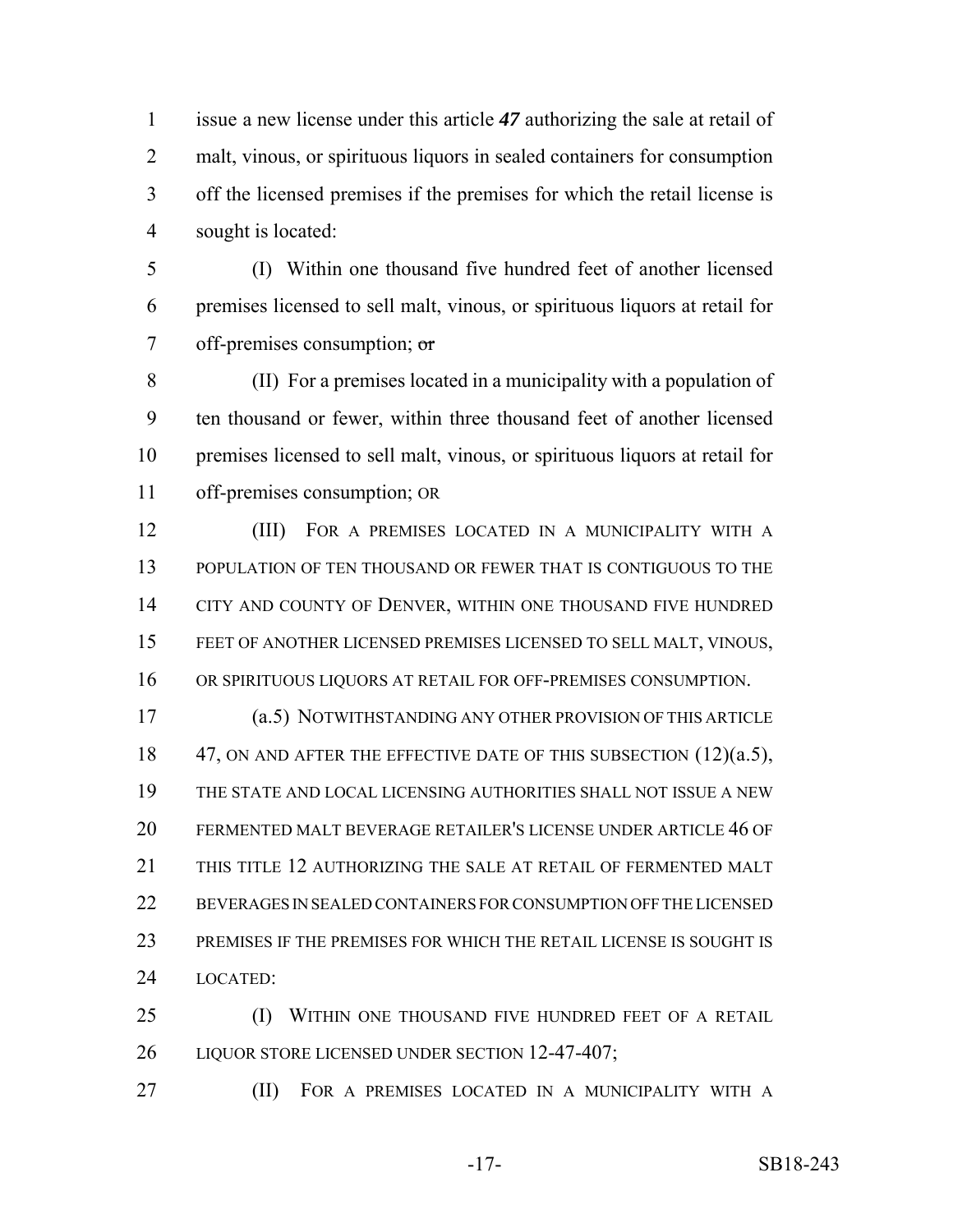POPULATION OF TEN THOUSAND OR FEWER, WITHIN THREE THOUSAND FEET OF A RETAIL LIQUOR STORE LICENSED UNDER SECTION 12-47-407; OR

 (III) FOR A PREMISES LOCATED IN A MUNICIPALITY WITH A POPULATION OF TEN THOUSAND OR FEWER THAT IS CONTIGUOUS TO THE CITY AND COUNTY OF DENVER, WITHIN ONE THOUSAND FIVE HUNDRED FEET OF A RETAIL LIQUOR STORE LICENSED UNDER SECTION 12-47-407.

7 (b) For purposes of this subsection  $(12)$  SUBSECTION  $(12)(a)$  OF THIS SECTION, a license under this article ARTICLE 47 authorizing the sale at retail of malt, vinous, or spirituous liquors in sealed containers for consumption off the licensed premises includes a license under this article ARTICLE 47 authorizing the sale of malt and vinous liquors in sealed containers not to be consumed at the place where the malt and vinous liquors are sold.

 (c) For purposes of determining whether the distance requirements 15 specified in paragraph (a) of this subsection  $(12)$  SUBSECTIONS  $(12)(a)$  AND (12)(a.5) OF THIS SECTION are satisfied, the distance shall be determined by a radius measurement that begins at the principal doorway of the premises for which the application is made and ends at the principal doorway of the other retail licensed premises.

 **SECTION 6.** In Colorado Revised Statutes, 12-47-308, **amend** 21 (1)(a), (3)(a), and (5) as follows:

 **12-47-308. Unlawful financial assistance.** (1) (a) (I) It is 23 unlawful for any person licensed pursuant to this article ARTICLE 47 or 24 article 46 of this title TITLE 12 as a manufacturer, limited winery, licensee, wholesaler, or importer, or any person, partnership, association, organization, or corporation interested financially in or with any of said licensees, to furnish, supply, or loan, in any manner, directly or indirectly,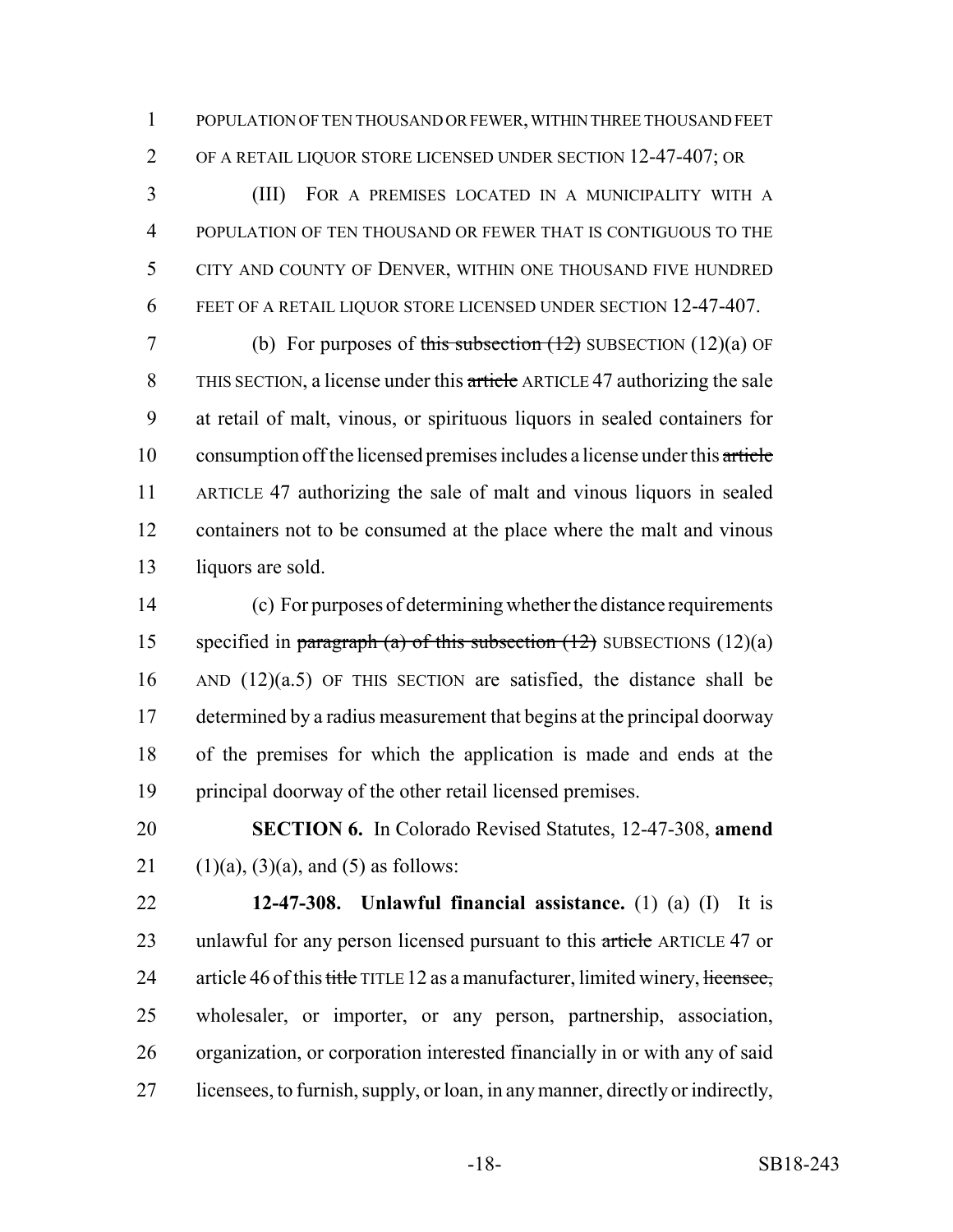1 to any person licensed to sell at retail pursuant to this article ARTICLE 47 2 or article 46 or 48 of this title TITLE 12:

 (A) Any financial assistance, including the extension of credit for more than thirty days, as specified in section 12-47-202 (2)(b) or in rules of the state licensing authority; or

 (B) Any equipment, fixtures, chattels, or furnishings used in the storing, handling, serving, or dispensing of food or alcohol beverages within the premises or for making any structural alterations or 9 improvements in or on the building in which such THE premises are IS located.

11 (II) This section shall SUBSECTION (1) DOES not:

12 (A) Apply to signs or displays within such THE LICENSED premises; OR

 (B) PREVENT A REPRESENTATIVE, EMPLOYEE, OR AGENT OF A PERSON LICENSED UNDER THIS ARTICLE 47 OR ARTICLE 46 OF THIS TITLE 12 AS A MANUFACTURER, LIMITED WINERY, WHOLESALER, OR IMPORTER FROM POURING OR SERVING THE LICENSEE'S ALCOHOL BEVERAGE PRODUCTS AS PART OF A TASTING BEING CONDUCTED ON THE LICENSED PREMISES OF A PERSON LICENSED UNDER THIS ARTICLE 47 TO SELL ALCOHOL BEVERAGES AT RETAIL FOR OFF-PREMISES CONSUMPTION, AND POURING OR SERVING THE LICENSEE'S ALCOHOL BEVERAGES DOES NOT CONSTITUTE LABOR 22 PROVIDED BY A PERSON LICENSED UNDER THIS ARTICLE 47 OR ARTICLE 46 OF THIS TITLE 12 AS A MANUFACTURER, LIMITED WINERY, WHOLESALER, OR IMPORTER TO A PERSON LICENSED UNDER THIS ARTICLE 47 TO SELL ALCOHOL BEVERAGES AT RETAIL.

 (3) (a) (I) It is unlawful for any person licensed to sell at retail 27 pursuant to this article ARTICLE 47 or article 46 of this title TITLE 12 to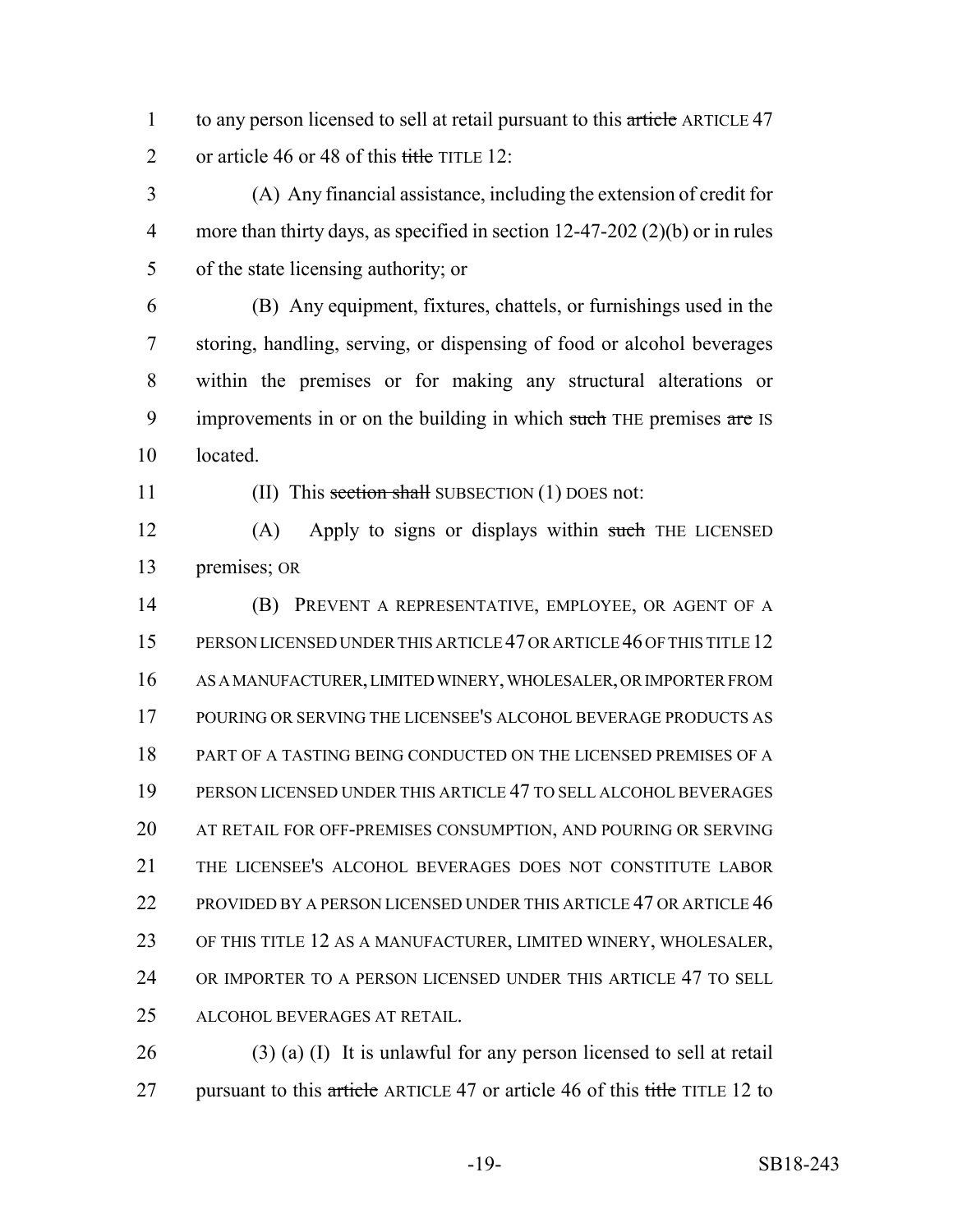receive and obtain from the persons or parties described and referred to 2 in subsection  $(1)(a)$  of this section, directly or indirectly, any financial assistance or any equipment, fixtures, chattels, or furnishings used in the storing, handling, serving, or dispensing of food or alcohol beverages within the premises or from making any structural alterations or 6 improvements in or on the building on which such THE premises are IS located.

8 (II) This subsection  $(3)$  shall DOES not:

9 (A) Apply to signs or displays within such THE premises or to advertising materials that are intended primarily to advertise the product of the wholesaler or manufacturer and that have only negligible value in themselves or to the inspection and servicing of malt or vinous liquor-dispensing equipment to the extent necessary for the maintenance of reasonable standards of purity, cleanliness, and health; OR

 (B) PREVENT A REPRESENTATIVE, EMPLOYEE, OR AGENT OF A LICENSEE DESCRIBED AND REFERRED TO IN SUBSECTION (1)(a) OF THIS SECTION FROM POURING OR SERVING THE LICENSEE'S ALCOHOL BEVERAGE PRODUCTS AS PART OF A TASTING BEING CONDUCTED ON THE LICENSED PREMISES OF THE PERSON LICENSED UNDER THIS ARTICLE 47 TO SELL ALCOHOL BEVERAGES AT RETAIL FOR OFF-PREMISES CONSUMPTION, AND POURING OR SERVING THE LICENSEE'S ALCOHOL BEVERAGES DOES NOT 22 CONSTITUTE LABOR PROVIDED BY A LICENSEE DESCRIBED IN SUBSECTION (1)(a) OF THIS SECTION TO A PERSON LICENSED UNDER THIS ARTICLE 47 TO SELL ALCOHOL BEVERAGES AT RETAIL.

 (5) (a) It is unlawful for any owner, part owner, shareholder, stockholder, or person interested, directly or indirectly, in any retail business or establishment of a person licensed to sell at retail pursuant to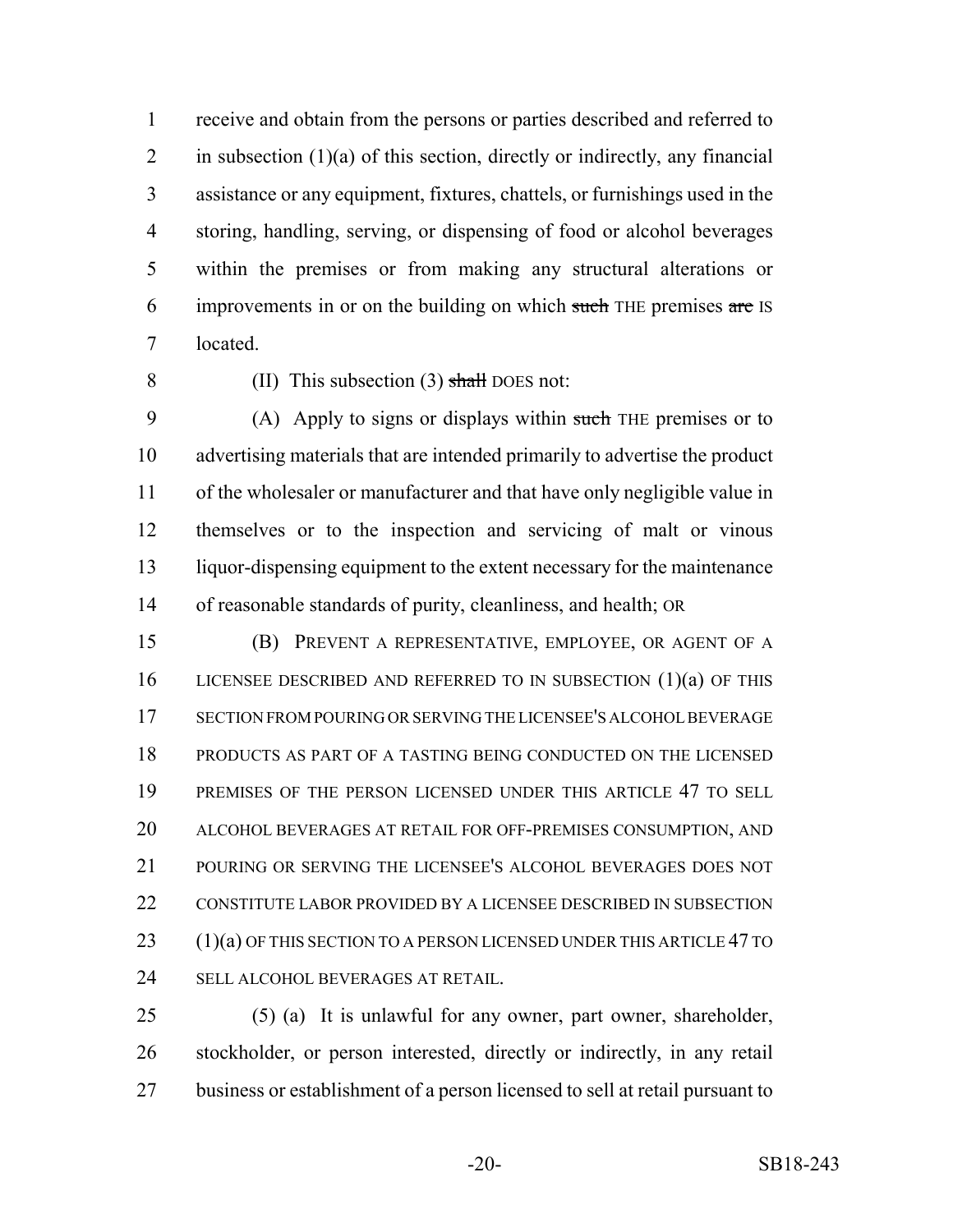1 the provisions of this article ARTICLE 47 or article 46 or 48 of this title TITLE 12 to enter into any agreement with any person or party or to receive, possess, or accept any money, fixtures, supplies, or things of value from any person or party, whereby a person licensed to sell at retail 5 pursuant to this article ARTICLE 47 or article 46 or 48 of this title TITLE 12 may be influenced or caused, directly or indirectly, to buy, sell, dispense, or handle the product of any manufacturer of alcohol beverages.

8 (b) This subsection  $(5)$  shall DOES not:

9 (I) Apply to displays within such THE premises; OR

 (II) PREVENT A REPRESENTATIVE, EMPLOYEE, OR AGENT OF A PERSON LICENSED UNDER THIS ARTICLE 47 OR ARTICLE 46 OF THIS TITLE 12 AS A MANUFACTURER, LIMITED WINERY, WHOLESALER, OR IMPORTER FROM POURING OR SERVING THE LICENSEE'S ALCOHOL BEVERAGE PRODUCTS AS PART OF A TASTING BEING CONDUCTED ON THE LICENSED PREMISES OF A PERSON LICENSED UNDER THIS ARTICLE 47 TO SELL ALCOHOL BEVERAGES AT RETAIL FOR OFF-PREMISES CONSUMPTION, AND POURING OR SERVING THE LICENSEE'S ALCOHOL BEVERAGES DOES NOT CONSTITUTE LABOR PROVIDED BY A PERSON LICENSED UNDER THIS ARTICLE 47 OR ARTICLE 46 OF THIS TITLE 12 AS A MANUFACTURER, LIMITED WINERY, WHOLESALER, OR IMPORTER TO A PERSON LICENSED UNDER THIS ARTICLE 47 TO SELL ALCOHOL BEVERAGES AT RETAIL.

 **SECTION 7.** In Colorado Revised Statutes, 12-47-313, **amend** (1) introductory portion and (2); and **add** (1)(e) and (3) as follows:

 **12-47-313. Restrictions for applications for new license - repeal.** (1)  $N\sigma$  AN application for the issuance of any license specified in section 12-47-309 (1) or 12-46-107 (1) shall NOT be received or acted upon: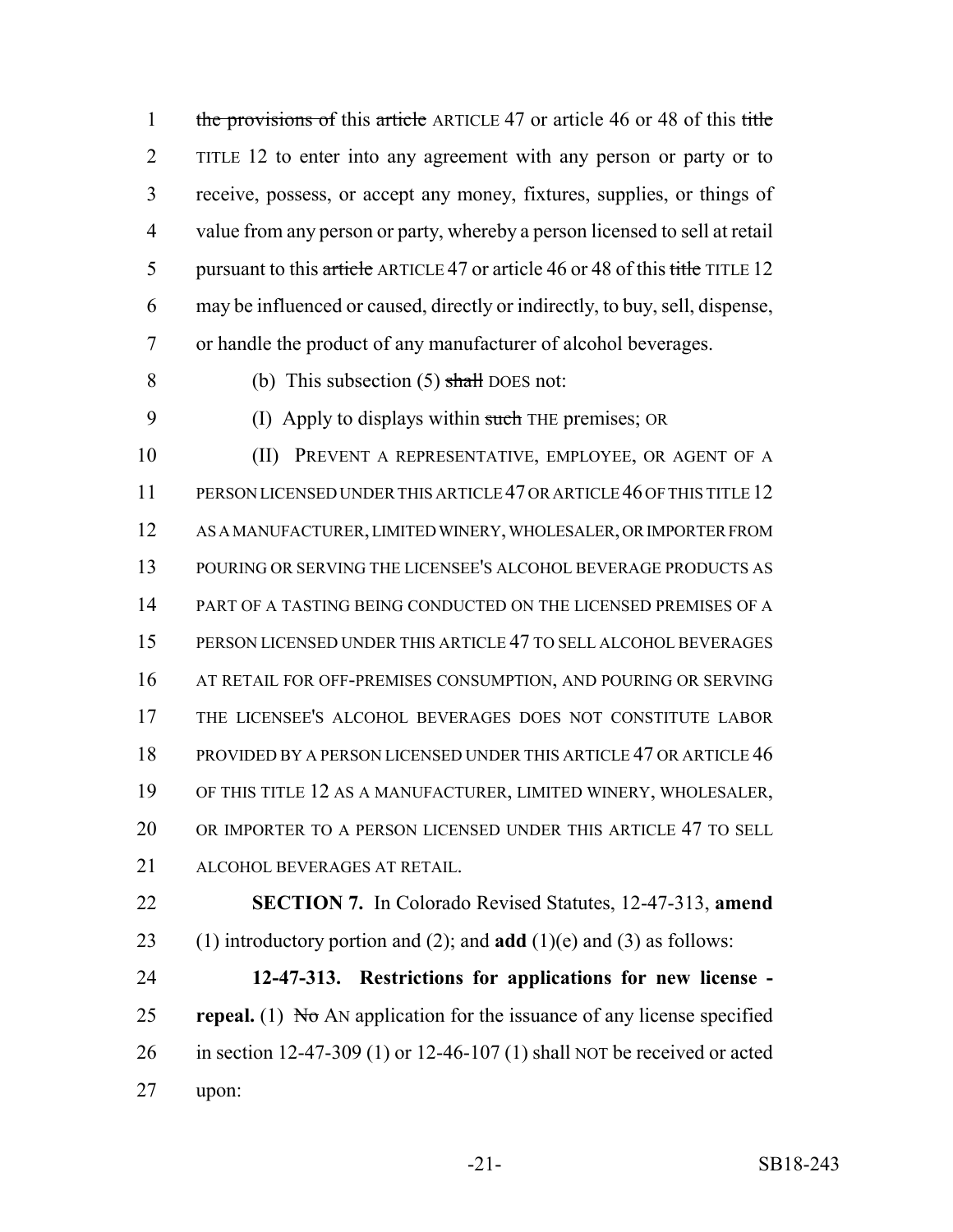(e) (I) IF THE BUILDING IN WHICH THE FERMENTED MALT BEVERAGES ARE TO BE SOLD PURSUANT TO A LICENSE UNDER SECTION 12-46-107 (1)(a) IS LOCATED WITHIN FIVE HUNDRED FEET OF ANY PUBLIC OR PAROCHIAL SCHOOL OR THE PRINCIPAL CAMPUS OF ANY COLLEGE, UNIVERSITY, OR SEMINARY; EXCEPT THAT THIS SUBSECTION (1)(e)(I) DOES NOT APPLY TO: (A) LICENSED PREMISES LOCATED OR TO BE LOCATED ON LAND OWNED BY A MUNICIPALITY; (B) AN EXISTING LICENSED PREMISES ON LAND OWNED BY THE STATE;

 (C) A FERMENTED MALT BEVERAGE RETAILER THAT HELD A VALID LICENSE AND WAS ACTIVELY DOING BUSINESS BEFORE THE PRINCIPAL CAMPUS WAS CONSTRUCTED;

 (D) A CLUB LOCATED WITHIN THE PRINCIPAL CAMPUS OF ANY COLLEGE, UNIVERSITY, OR SEMINARY THAT LIMITS ITS MEMBERSHIP TO THE FACULTY OR STAFF OF THE INSTITUTION; OR

(E) A CAMPUS LIQUOR COMPLEX.

18 (II) THE DISTANCES REFERRED TO IN SUBSECTION (1)(e)(I) OF THIS SECTION ARE TO BE COMPUTED BY DIRECT MEASUREMENT FROM THE NEAREST PROPERTY LINE OF THE LAND USED FOR SCHOOL PURPOSES TO THE NEAREST PORTION OF THE BUILDING IN WHICH FERMENTED MALT BEVERAGES ARE TO BE SOLD, USING A ROUTE OF DIRECT PEDESTRIAN ACCESS.

 (III) THE LOCAL LICENSING AUTHORITY OF ANY CITY AND COUNTY, BY RULE OR REGULATION, THE GOVERNING BODY OF ANY OTHER MUNICIPALITY, BY ORDINANCE, OR THE GOVERNING BODY OF ANY OTHER COUNTY, BY RESOLUTION, MAY: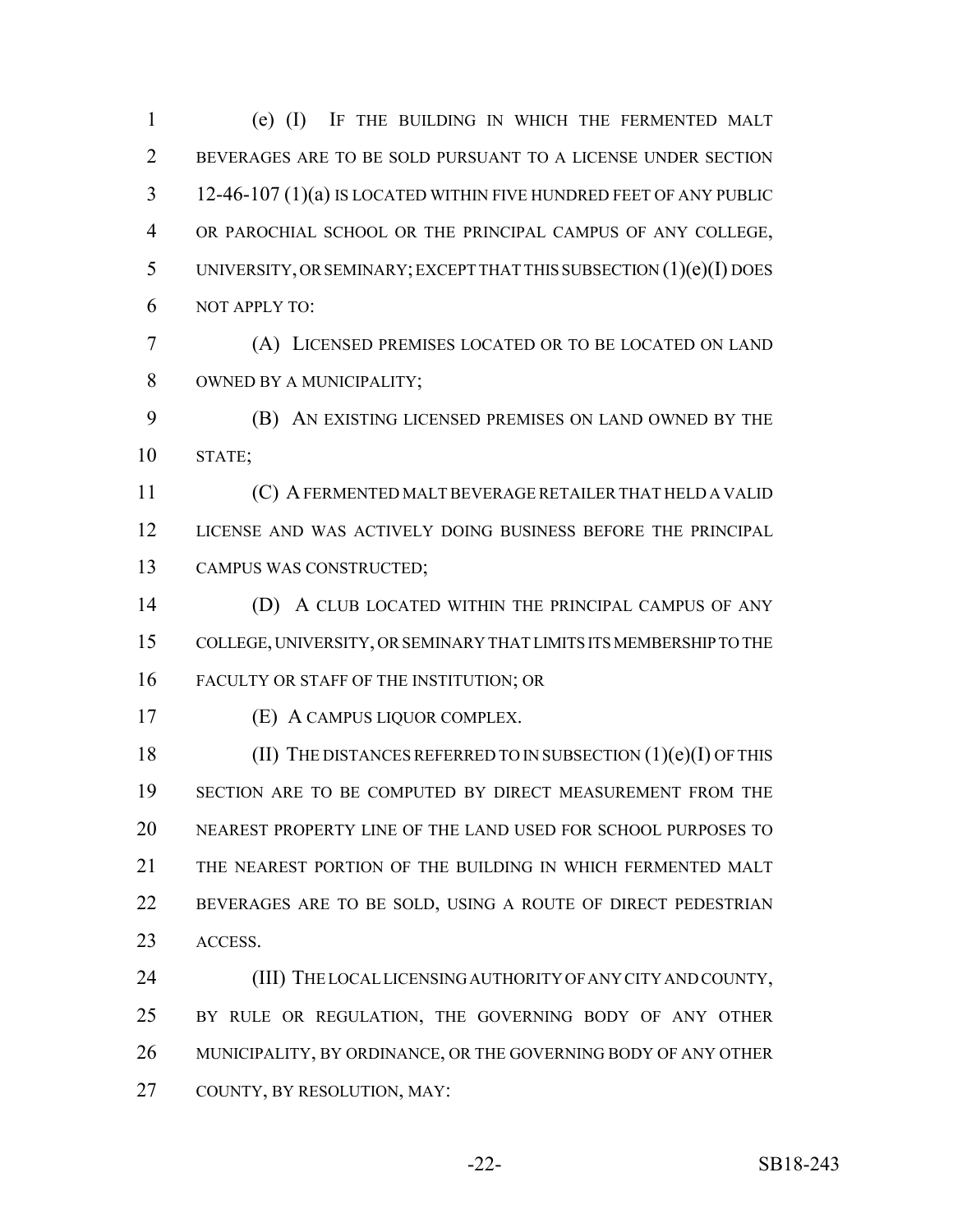(A) ELIMINATE OR MODIFY THE DISTANCE RESTRICTIONS IMPOSED 2 BY THIS SUBSECTION  $(1)(e)$ ; OR

 (B) ELIMINATE ONE OR MORE TYPES OF SCHOOLS OR CAMPUSES FROM THE APPLICATION OF ANY DISTANCE RESTRICTION ESTABLISHED BY 5 OR PURSUANT TO THIS SUBSECTION  $(1)(e)$ .

 (IV) IN ADDITION TO THE REQUIREMENTS OF SECTION 12-47-312 (2), THE LOCAL LICENSING AUTHORITY SHALL CONSIDER THE EVIDENCE AND MAKE A SPECIFIC FINDING OF FACT AS TO WHETHER THE BUILDING IN WHICH THE FERMENTED MALT BEVERAGES ARE TO BE SOLD IS LOCATED WITHIN ANY DISTANCE RESTRICTION ESTABLISHED BY OR PURSUANT TO 11 THIS SUBSECTION (1)(e). THE FINDING IS SUBJECT TO JUDICIAL REVIEW 12 PURSUANT TO SECTION 12-47-802.

(V) THIS SUBSECTION (1)(e) APPLIES TO:

 (A) APPLICATIONS FOR NEW FERMENTED MALT BEVERAGE RETAILER'S LICENSES UNDER SECTION 12-46-107 (1)(a) SUBMITTED ON OR 16 AFTER THE EFFECTIVE DATE OF THIS SUBSECTION (1)(e); AND

 (B) APPLICATIONS SUBMITTED ON OR AFTER THE EFFECTIVE DATE OF THIS SUBSECTION (1)(e) UNDER SECTION 12-47-301 (9) BY FERMENTED MALT BEVERAGE RETAILERS LICENSED UNDER SECTION 12-46-107 (1)(a) TO CHANGE THE PERMANENT LOCATION OF THE FERMENTED MALT BEVERAGE RETAILER'S LICENSED PREMISES.

22 (2) (a) A LOCAL LICENSING AUTHORITY OR, FOR STATE-OWNED PROPERTY, THE STATE LICENSING AUTHORITY MAY DENY an application 24 for the issuance of a tavern or retail liquor store license may be denied 25 under this article ARTICLE 47 if the local OR STATE licensing authority or 26 the state on state-owned property determines, pursuant to section 27  $12-47-301 (2)(b)$  SECTION 12-47-301 (2)(b)(I), that the issuance of such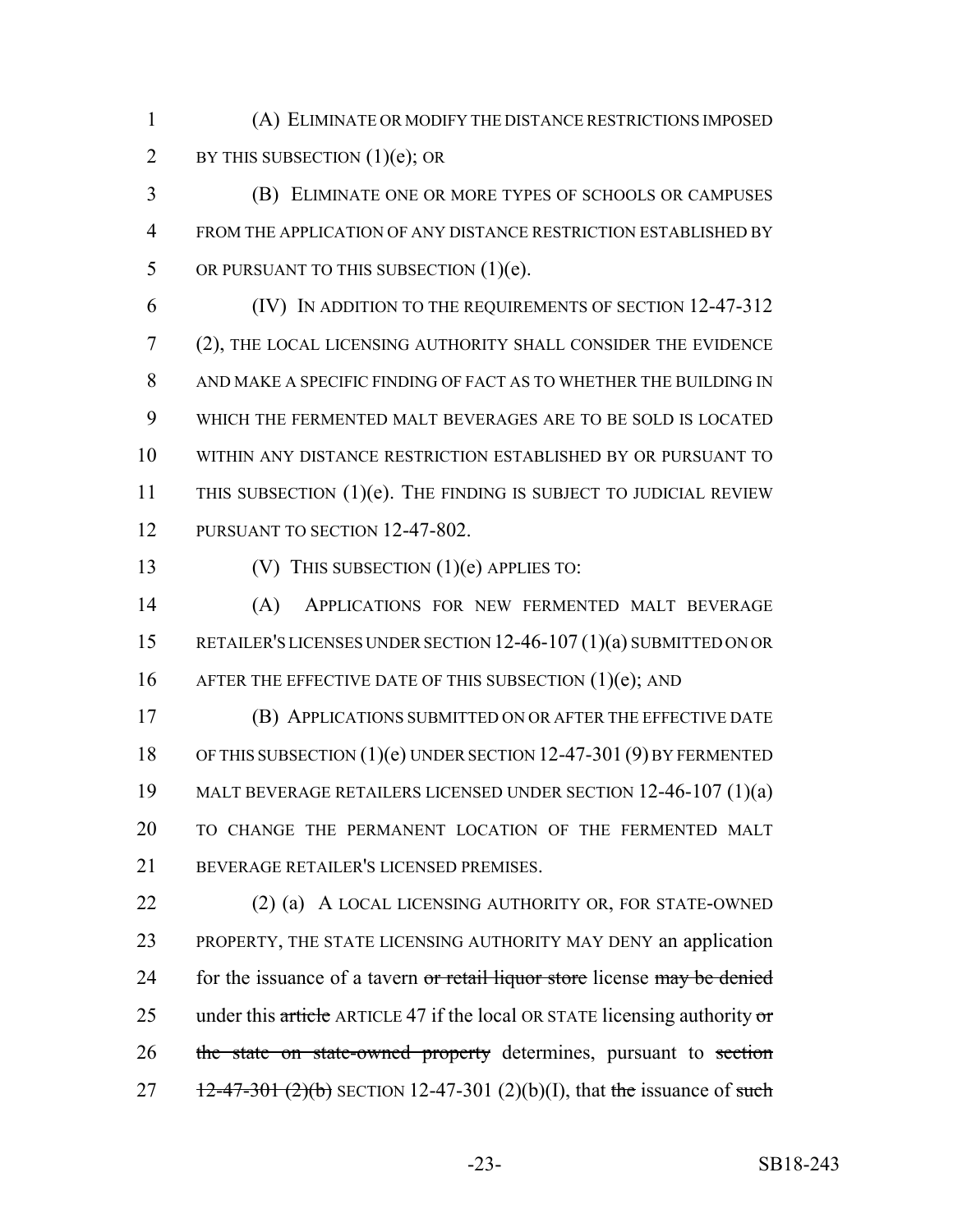THE license would result in or add to an undue concentration of the same class of license and, as a result, require the use of additional law enforcement resources.

 (b) ON OR AFTER THE EFFECTIVE DATE OF THIS SUBSECTION (2)(b), A LOCAL LICENSING AUTHORITY OR, FOR STATE-OWNED PROPERTY, THE STATE LICENSING AUTHORITY MAY DENY AN APPLICATION FOR THE ISSUANCE OF A NEW RETAIL LIQUOR STORE LICENSE UNDER SECTION 12-47-407 OR A NEW FERMENTED MALT BEVERAGE LICENSE UNDER 9 SECTION 12-46-107 (1)(a) IF THE LOCAL OR STATE LICENSING AUTHORITY DETERMINES, PURSUANT TO SECTION 12-47-301 (2)(b)(II), THAT ISSUANCE OF THE NEW LICENSE WOULD RESULT IN OR ADD TO AN UNDUE CONCENTRATION OF LICENSES AUTHORIZING THE SALE OF ALCOHOL BEVERAGES AT RETAIL FOR OFF-PREMISES CONSUMPTION AND, AS A RESULT, REQUIRE THE USE OF ADDITIONAL LAW ENFORCEMENT RESOURCES.

 (3) (a) NOTWITHSTANDING ANY PROVISION OF LAW TO THE CONTRARY, THE LOCAL LICENSING AUTHORITY OF ANY CITY AND COUNTY, 18 BY RULE OR REGULATION, THE GOVERNING BODY OF ANY OTHER MUNICIPALITY, BY ORDINANCE, OR THE GOVERNING BODY OF ANY OTHER COUNTY, BY RESOLUTION, MAY ADOPT A TEMPORARY MORATORIUM ON THE ISSUANCE OF ANY NEW FERMENTED MALT BEVERAGE RETAILER'S LICENSE UNDER SECTION 12-46-107 (1)(a). A MORATORIUM ADOPTED 23 PURSUANT TO THIS SUBSECTION (3) MAY BE EFFECTIVE NO EARLIER THAN 24 THE EFFECTIVE DATE OF THIS SUBSECTION (3) AND NO LATER THAN DECEMBER 31, 2018.

26 (b) THIS SUBSECTION (3) IS REPEALED, EFFECTIVE SEPTEMBER 1, 2020.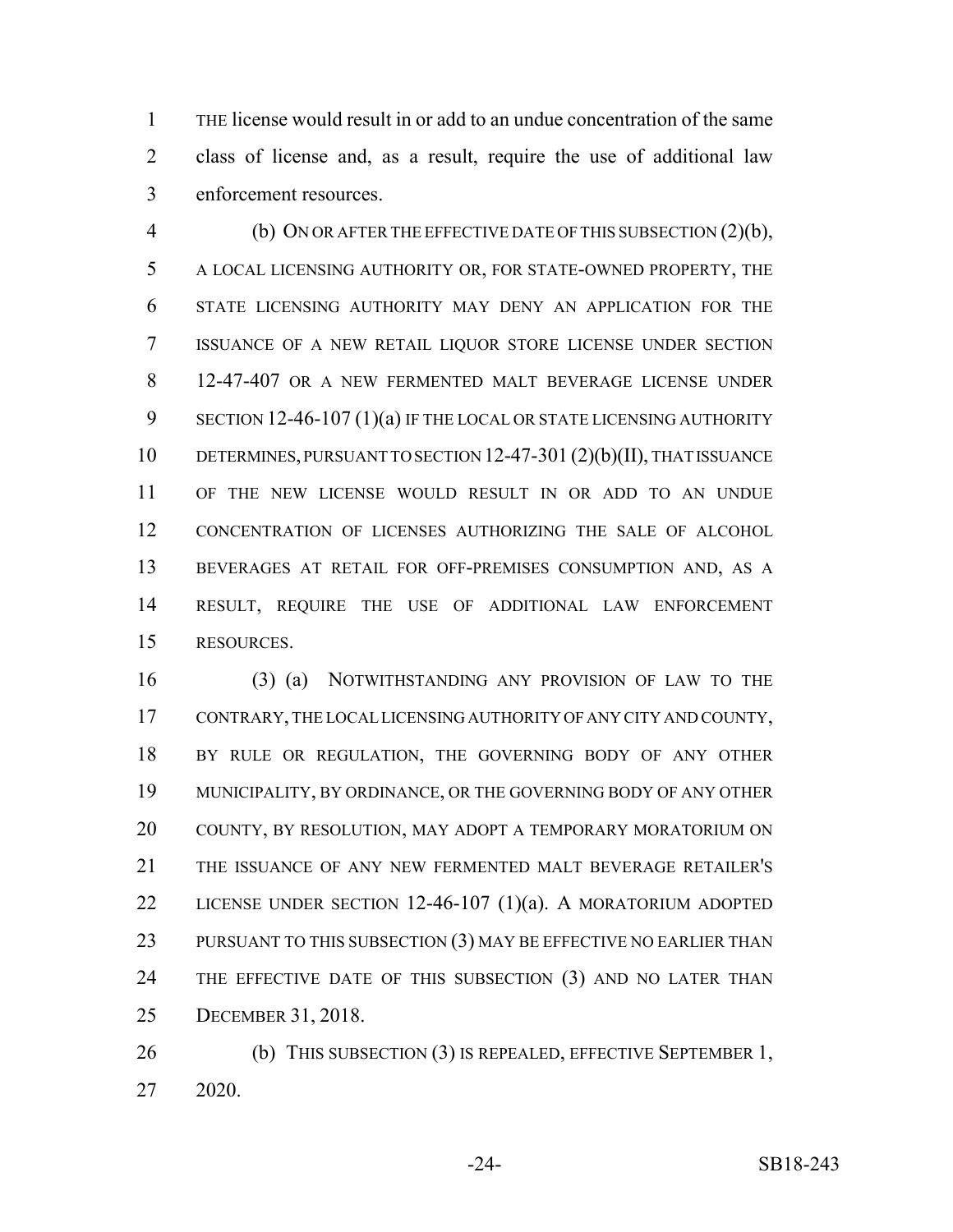**SECTION 8.** In Colorado Revised Statutes, 12-47-407, **amend** 2 (1)(a)(II), (2), and (3) as follows:

 **12-47-407. Retail liquor store license - rules.** (1) (a) (II) On and after July 1, 2016, the state and local licensing authorities shall not issue a new retail liquor store license if the premises for which the retail liquor store license is sought is located:

 (A) Within one thousand five hundred feet of another retail liquor store licensed under this section or a liquor-licensed drugstore licensed 9 under section 12-47-408; or

 (B) For a premises located in a municipality with a population of ten thousand or fewer, within three thousand feet of another retail liquor store licensed under this section or a liquor-licensed drugstore licensed under section 12-47-408; OR

 (C) FOR A PREMISES LOCATED IN A MUNICIPALITY WITH A POPULATION OF TEN THOUSAND OR FEWER THAT IS CONTIGUOUS TO THE CITY AND COUNTY OF DENVER, WITHIN ONE THOUSAND FIVE HUNDRED FEET OF ANOTHER RETAIL LIQUOR STORE LICENSED UNDER THIS SECTION OR A LIQUOR-LICENSED DRUGSTORE LICENSED UNDER SECTION 12-47-408. 19 (2) (a) Every A person selling LICENSED UNDER THIS SECTION TO SELL malt, vinous, and spirituous liquors in a retail liquor store:

21 (I) Shall purchase such THE malt, vinous, and spirituous liquors 22 only from a wholesaler licensed pursuant to this article. ARTICLE 47; AND (II) SHALL NOT SELL MALT, VINOUS, OR SPIRITUOUS LIQUORS TO CONSUMERS AT A PRICE THAT IS BELOW THE RETAIL LIQUOR STORE'S COST, AS LISTED ON THE INVOICE, TO PURCHASE THE MALT, VINOUS, OR SPIRITUOUS LIQUORS, UNLESS THE SALE IS OF DISCONTINUED OR CLOSE-OUT MALT, VINOUS, OR SPIRITUOUS LIQUORS OR PART OF A BONA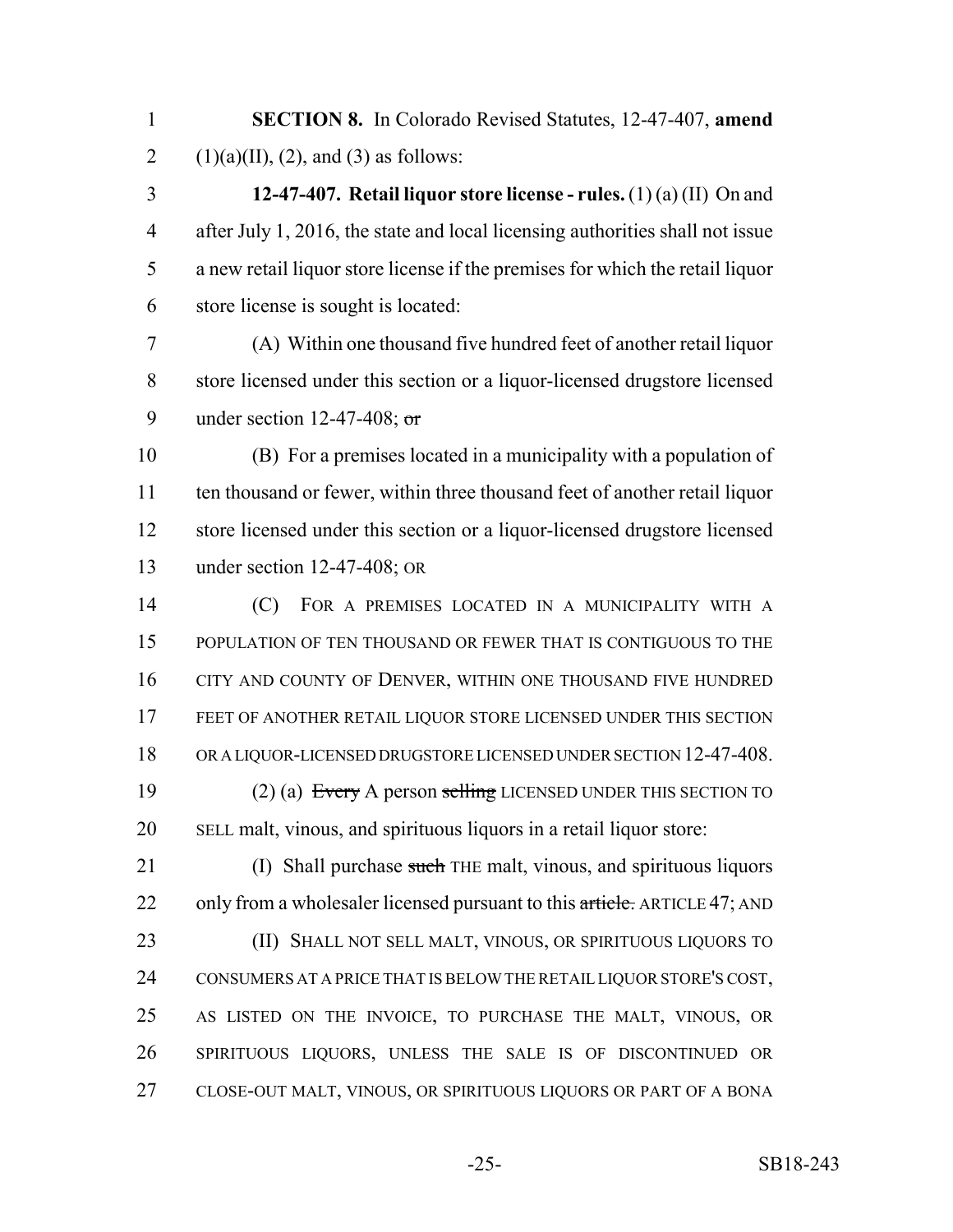FIDE LOYALTY OR REWARDS PROGRAM, AS SPECIFIED IN STATE LICENSING

AUTHORITY RULES; AND

 (b) A PERSON LICENSED UNDER THIS SECTION THAT OBTAINS ADDITIONAL RETAIL LIQUOR STORE LICENSES IN ACCORDANCE WITH SUBSECTION (4)(b)(III) OF THIS SECTION MAY OPERATE UNDER A SINGLE OR CONSOLIDATED CORPORATE ENTITY BUT SHALL NOT COMMINGLE PURCHASES OF OR CREDIT EXTENSIONS FOR PURCHASES OF MALT, VINOUS, OR SPIRITUOUS LIQUORS FROM A WHOLESALER LICENSED UNDER THIS ARTICLE 47 FOR MORE THAN ONE LICENSED PREMISES. A WHOLESALER LICENSED UNDER THIS ARTICLE 47 SHALL NOT BASE THE PRICE FOR THE MALT, VINOUS, OR SPIRITUOUS LIQUORS IT SELLS TO A RETAIL LIQUOR 12 STORE LICENSED UNDER THIS SECTION ON THE TOTAL VOLUME OF MALT, VINOUS, OR SPIRITUOUS LIQUORS THAT THE LICENSEE PURCHASES FOR MULTIPLE LICENSED PREMISES.

 (3) (a) A person licensed to sell at retail who complies with this 16 subsection (3) and rules promulgated pursuant thereto TO THIS SUBSECTION (3) may deliver malt, vinous, and spirituous liquors to a 18 person of legal age if: such

 (I) THE person RECEIVING THE DELIVERY OF MALT, VINOUS, OR SPIRITUOUS LIQUORS is LOCATED at a place that is not licensed pursuant 21 to this section:

**(II)** THE DELIVERY IS MADE BY AN EMPLOYEE OF THE LICENSED RETAIL LIQUOR STORE WHO IS AT LEAST TWENTY-ONE YEARS OF AGE AND WHO IS USING A VEHICLE OWNED OR LEASED BY THE LICENSEE TO MAKE THE DELIVERY;

 (III) THE PERSON MAKING THE DELIVERY VERIFIES, IN 27 ACCORDANCE WITH SECTION 12-47-901 (10), THAT THE PERSON RECEIVING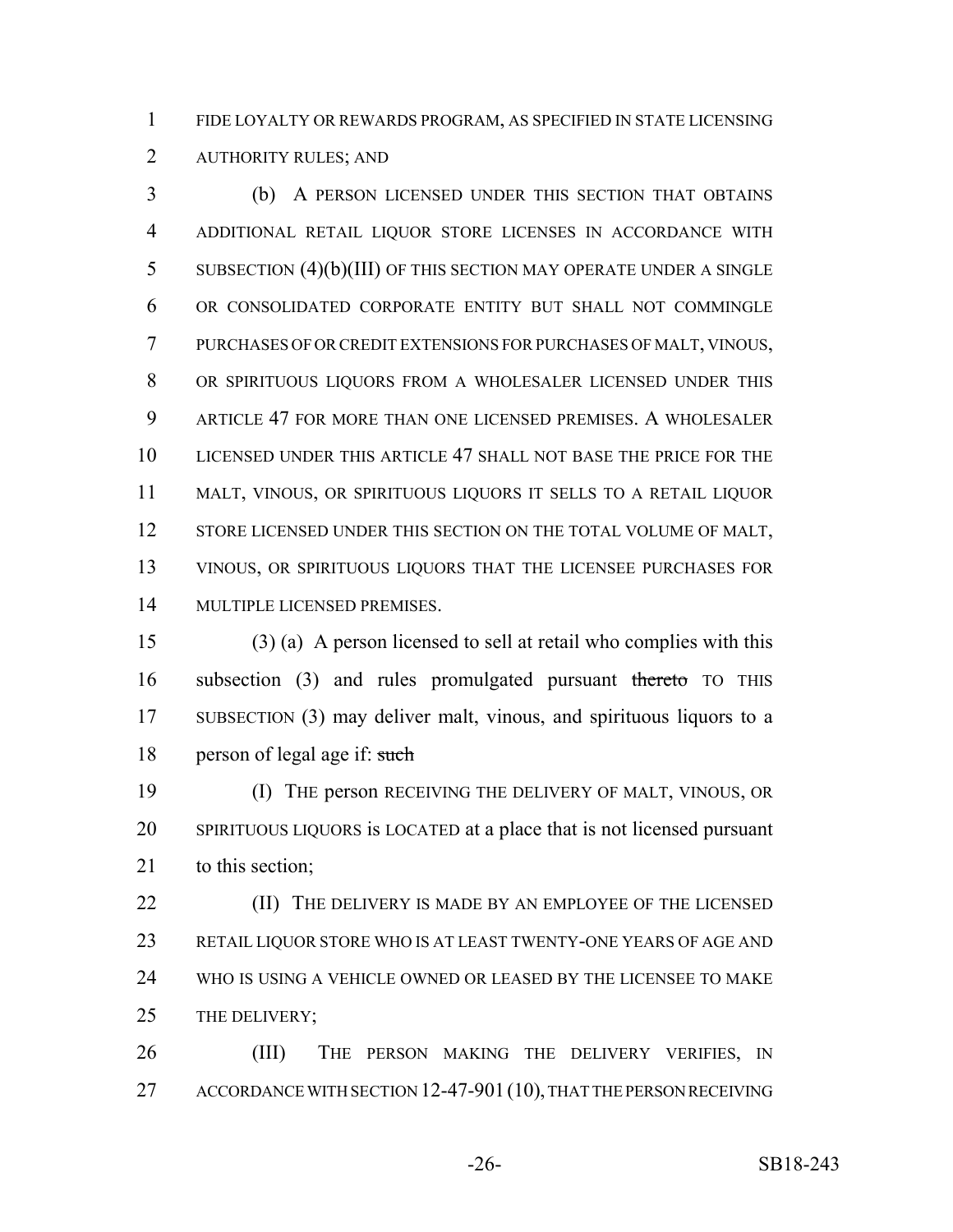THE DELIVERY OF MALT, VINOUS, OR SPIRITUOUS LIQUORS IS AT LEAST TWENTY-ONE YEARS OF AGE;

 (IV) ONLY ALCOHOL BEVERAGES AND ITEMS RELATED TO THE SERVICE OR CONSUMPTION OF ALCOHOL BEVERAGES ARE DELIVERED; AND (V) THE RETAIL LIQUOR STORE DERIVES NO MORE THAN FIFTY PERCENT OF ITS GROSS ANNUAL REVENUES FROM TOTAL SALES OF MALT, VINOUS, AND SPIRITUOUS LIQUORS FROM THE SALE OF MALT, VINOUS, AND SPIRITUOUS LIQUORS THAT THE RETAIL LIQUOR STORE DELIVERS.

9 (b) The state licensing authority shall promulgate rules as are necessary for the proper delivery of malt, vinous, and spirituous liquors 11 and shall have the authority IS AUTHORIZED to issue a permit to any person who is licensed UNDER THIS SECTION to sell at retail and delivers 13 such THE liquors pursuant to this subsection (3). Such permits shall be A PERMIT ISSUED UNDER THIS SUBSECTION (3) IS subject to the same suspension and revocation provisions as are set forth in section 12-47-601 16 for other licenses granted pursuant to this article ARTICLE 47.

 **SECTION 9.** In Colorado Revised Statutes, 12-47-408, **amend** 18 (1)(a)(I), (1)(b)(IV) introductory portion, (1)(b)(IV)(B), (2)(a)(II), 19 (2)(a)(III), (3), and (4)(b)(IV) introductory portion; and **add** (4)(b)(V), 20  $(4)(c)$ , and  $(8)$  as follows:

 **12-47-408. Liquor-licensed drugstore license - multiple licenses permitted - requirements - rules.** (1) (a) (I) A liquor-licensed drugstore license shall be issued to persons selling malt, vinous, and spirituous liquors in sealed containers not to be consumed at the place where sold. On and after July 1, 2016, except as permitted under 26 paragraph (b) of this subsection  $(1)$  SUBSECTION  $(1)(b)$  OF THIS SECTION, the state and local licensing authorities shall not issue a new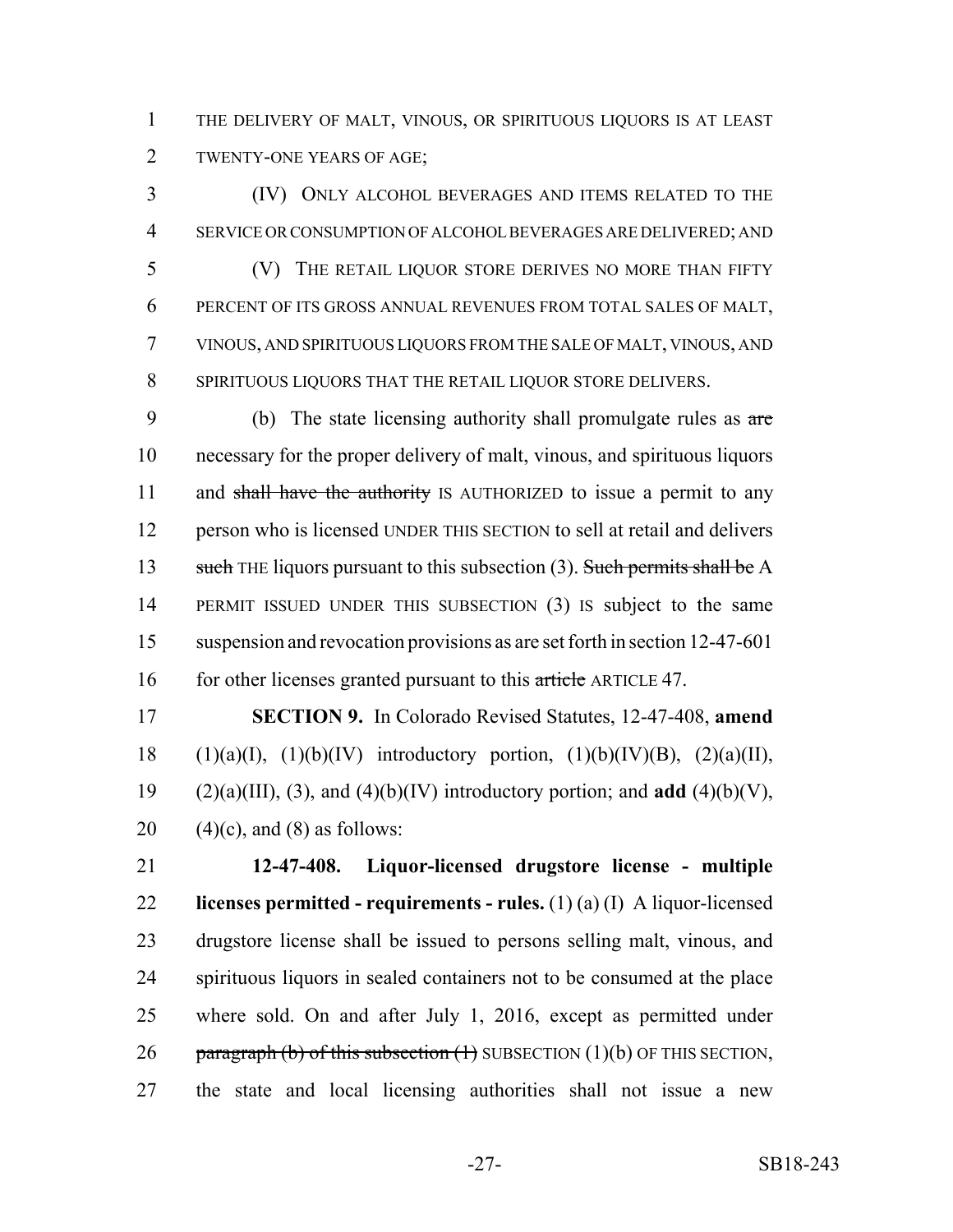- liquor-licensed drugstore license if the licensed premises for which a liquor-licensed drugstore license is sought is located:
- (A) Within one thousand five hundred feet of a retail liquor store 4 licensed under section 12-47-407; or
- (B) For a drugstore premises located in a municipality with a population of ten thousand or fewer, within three thousand feet of a retail liquor store licensed under section 12-47-407; OR
- **(C)** FOR A DRUGSTORE PREMISES LOCATED IN A MUNICIPALITY WITH A POPULATION OF TEN THOUSAND OR FEWER THAT IS CONTIGUOUS TO THE CITY AND COUNTY OF DENVER, WITHIN ONE THOUSAND FIVE HUNDRED FEET OF A RETAIL LIQUOR STORE LICENSED UNDER SECTION 12-47-407.
- (b) (IV) In addition to any other requirements for licensure under this section or article ARTICLE 47, a person applying for a new 14 liquor-licensed drugstore license in accordance with this paragraph (b) SUBSECTION (1)(b) on or after January 1, 2017, or to renew a liquor-licensed drugstore license issued on or after January 1, 2017, under 17 this paragraph  $(b)$  SUBSECTION  $(1)(b)$  must:
- 

18 (B) Be MAKE AND KEEP ITS PREMISES open to the public.

- (2) (a) A person licensed under this section to sell malt, vinous, and spirituous liquors as provided in this section shall:
- (II) Not sell malt, vinous, or spirituous liquors to consumers at a price that is below the liquor-licensed drugstore's cost, AS LISTED ON THE INVOICE, to purchase the malt, vinous, or spirituous liquors, UNLESS THE SALE IS OF DISCONTINUED OR CLOSE-OUT MALT, VINOUS, OR SPIRITUOUS LIQUORS OR PART OF A BONA FIDE LOYALTY OR REWARDS PROGRAM, AS SPECIFIED IN STATE LICENSING AUTHORITY RULES;
- (III) Not allow consumers to purchase malt, vinous, or spirituous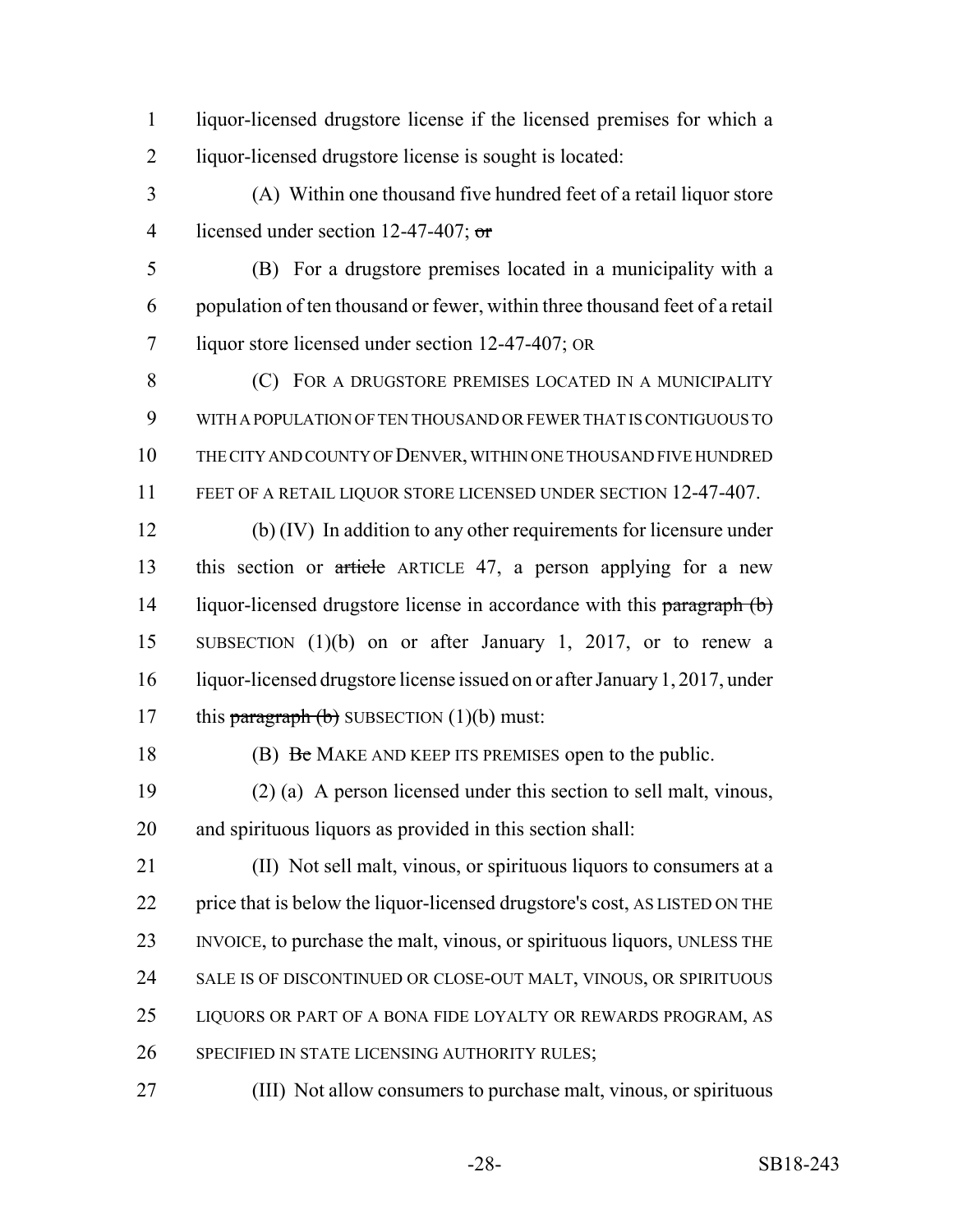liquors at a self-checkout or other mechanism that allows the consumer to complete the alcohol beverage purchase without assistance from and completion of the ENTIRE transaction by an employee of the liquor-licensed drugstore WHO IS AT LEAST TWENTY-ONE YEARS OF AGE;

 (3) (a) A liquor-licensed drugstore licensee who complies with 6 this subsection (3) and rules promulgated pursuant thereto TO THIS SUBSECTION (3) may deliver malt, vinous, and spirituous liquors to a 8 person of legal age if: such

 (I) THE person RECEIVING THE DELIVERY OF MALT, VINOUS, OR SPIRITUOUS LIQUORS is LOCATED at a place that is not licensed pursuant to this section;

 (II) THE DELIVERY IS MADE BY AN EMPLOYEE OF THE LIQUOR-LICENSED DRUGSTORE WHO IS AT LEAST TWENTY-ONE YEARS OF AGE AND WHO IS USING A VEHICLE OWNED OR LEASED BY THE LICENSEE TO MAKE THE DELIVERY;

 (III) THE PERSON MAKING THE DELIVERY VERIFIES, IN 17 ACCORDANCE WITH SECTION 12-47-901 (10), THAT THE PERSON RECEIVING THE DELIVERY OF MALT, VINOUS, OR SPIRITUOUS LIQUORS IS AT LEAST TWENTY-ONE YEARS OF AGE;

20 (IV) ONLY ALCOHOL BEVERAGES AND ITEMS RELATED TO THE SERVICE OR CONSUMPTION OF ALCOHOL BEVERAGES ARE DELIVERED; AND **(V)** THE LIQUOR-LICENSED DRUGSTORE DERIVES NO MORE THAN FIFTY PERCENT OF ITS GROSS ANNUAL REVENUES FROM TOTAL SALES OF MALT, VINOUS, AND SPIRITUOUS LIQUORS FROM THE SALE OF MALT, VINOUS, AND SPIRITUOUS LIQUORS THAT THE LIQUOR-LICENSED DRUGSTORE DELIVERS.

27 (b) The state licensing authority shall promulgate rules as are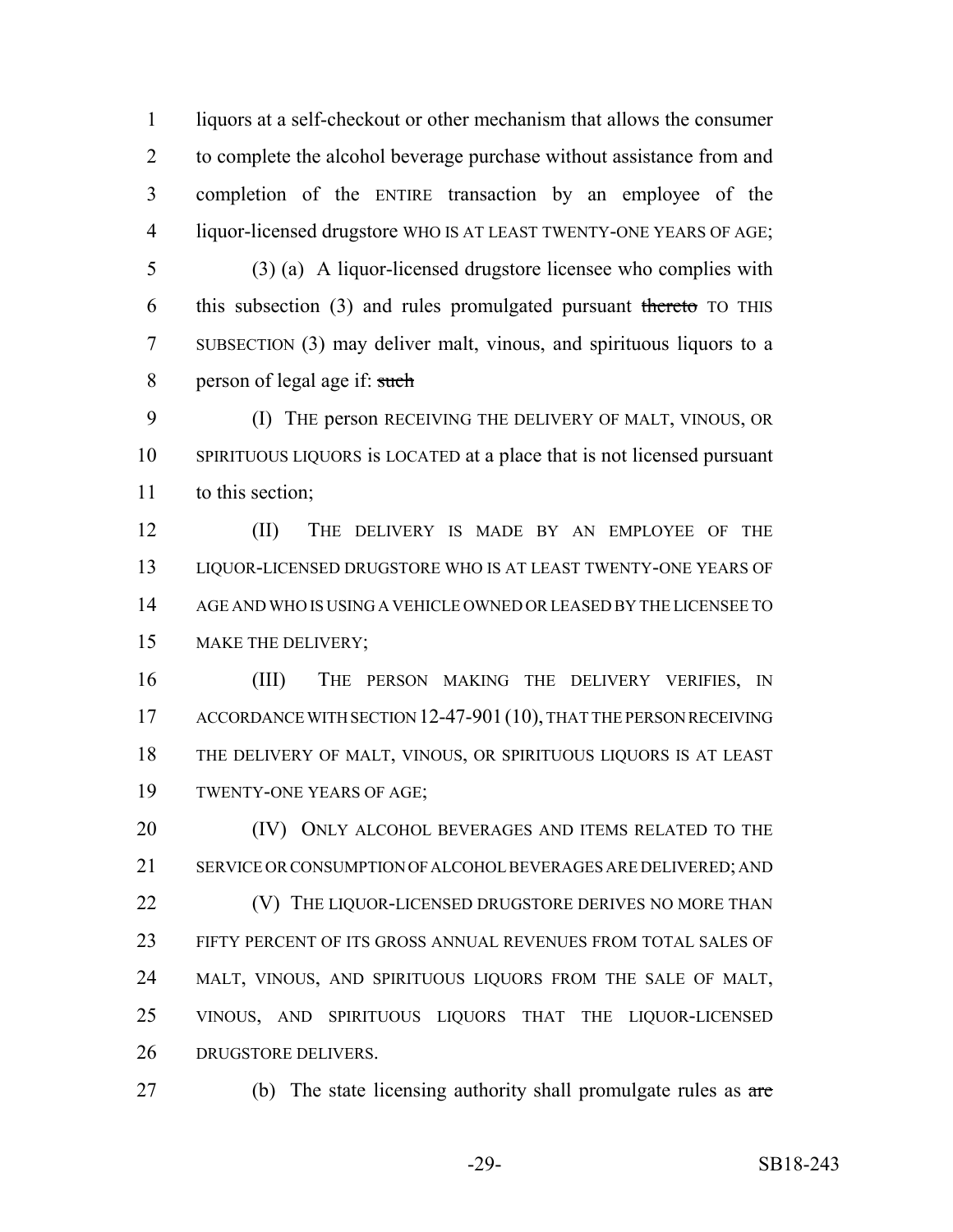necessary for the proper delivery of malt, vinous, and spirituous liquors 2 and shall have the authority IS AUTHORIZED to issue a permit to any 3 liquor-licensed drugstore licensee that will allow such THE licensee to 4 deliver such THE liquors pursuant to such THE rules and this subsection 5 (3). Such permits shall be A PERMIT ISSUED UNDER THIS SUBSECTION (3) IS subject to the same suspension and revocation provisions as are set forth in sections 12-47-306 and 12-47-601 for other licenses granted 8 pursuant to this article ARTICLE 47.

 (4) (b) An owner, part owner, shareholder, or person interested directly or indirectly in a liquor-licensed drugstore may have an interest in:

 (IV) For a liquor-licensed drugstore licensed on or before January 1, 2016, OR A LIQUOR-LICENSED DRUGSTORE LICENSEE THAT WAS LICENSED AS A LIQUOR-LICENSED DRUGSTORE ON FEBRUARY 21, 2016, THAT CONVERTED ITS LICENSE TO A RETAIL LIQUOR STORE LICENSE AFTER FEBRUARY 21, 2016, AND THAT APPLIED ON OR BEFORE MAY 1, 2017, TO CONVERT ITS RETAIL LIQUOR STORE LICENSE BACK TO A LIQUOR-LICENSED DRUGSTORE LICENSE, additional liquor-licensed drugstore licenses as 19 follows, but only if obtained in accordance with paragraph (b) of 20 subsection  $(1)$  SUBSECTION  $(1)(b)$  of this section:

**(V)** FOR A LIQUOR-LICENSED DRUGSTORE THAT SUBMITTED AN APPLICATION FOR A NEW LIQUOR-LICENSED DRUGSTORE LICENSE AFTER JULY 1, 2016, ADDITIONAL LIQUOR-LICENSED DRUGSTORE LICENSES AS FOLLOWS, BUT ONLY IF OBTAINED IN ACCORDANCE WITH SUBSECTION (1)(b) OF THIS SECTION:

 (A) ON OR AFTER JANUARY 1, 2019, AND BEFORE JANUARY 1, 2022, ONE ADDITIONAL LIQUOR-LICENSED DRUGSTORE LICENSE, FOR A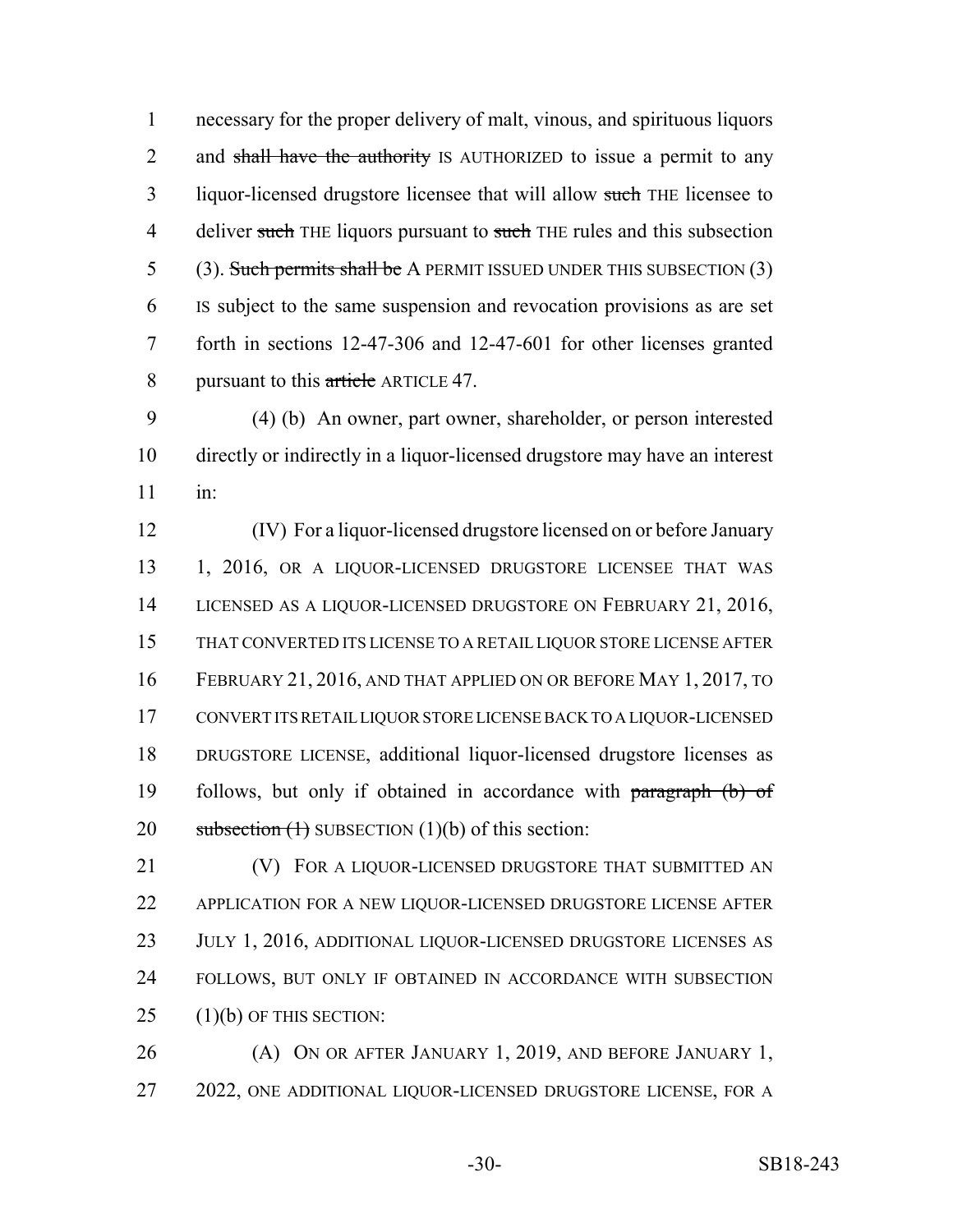MAXIMUM OF TWO TOTAL LIQUOR-LICENSED DRUGSTORE LICENSES;

 (B) ON OR AFTER JANUARY 1, 2022, AND BEFORE JANUARY 1, 2027, UP TO TWO ADDITIONAL LIQUOR-LICENSED DRUGSTORE LICENSES, FOR A MAXIMUM OF THREE TOTAL LIQUOR-LICENSED DRUGSTORE LICENSES; AND

 (C) ON OR AFTER JANUARY 1, 2027, UP TO THREE ADDITIONAL LIQUOR-LICENSED DRUGSTORE LICENSES, FOR A MAXIMUM OF FOUR TOTAL LIQUOR-LICENSED DRUGSTORE LICENSES.

9 (c) SUBSECTION (4)(b)(V) OF THIS SECTION DOES NOT APPLY TO A LIQUOR-LICENSED DRUGSTORE LICENSEE THAT WAS LICENSED AS A LIQUOR-LICENSED DRUGSTORE ON FEBRUARY 21,2016, THAT CONVERTED 12 ITS LICENSE TO A RETAIL LIQUOR STORE LICENSE AFTER FEBRUARY 21, 13 2016, AND THAT APPLIED ON OR BEFORE MAY 1, 2017, TO CONVERT ITS RETAIL LIQUOR STORE LICENSE BACK TO A LIQUOR-LICENSED DRUGSTORE LICENSE.

 (8) A PERSON LICENSED UNDER THIS SECTION THAT OBTAINS ADDITIONAL LIQUOR-LICENSED DRUGSTORE LICENSES IN ACCORDANCE 18 WITH SUBSECTION  $(4)(b)(IV)$  OR  $(4)(b)(V)$  OF THIS SECTION MAY OPERATE UNDER A SINGLE OR CONSOLIDATED CORPORATE ENTITY BUT SHALL NOT COMMINGLE PURCHASES OF OR CREDIT EXTENSIONS FOR PURCHASES OF MALT, VINOUS, OR SPIRITUOUS LIQUORS FROM A WHOLESALER LICENSED UNDER THIS ARTICLE 47 FOR MORE THAN ONE LICENSED PREMISES. A WHOLESALER LICENSED UNDER THIS ARTICLE 47 SHALL NOT BASE THE PRICE FOR THE MALT, VINOUS, OR SPIRITUOUS LIQUORS IT SELLS TO A LIQUOR-LICENSED DRUGSTORE LICENSED UNDER THIS SECTION ON THE TOTAL VOLUME OF MALT, VINOUS, OR SPIRITUOUS LIQUORS THAT THE LICENSEE PURCHASES FOR MULTIPLE LICENSED PREMISES.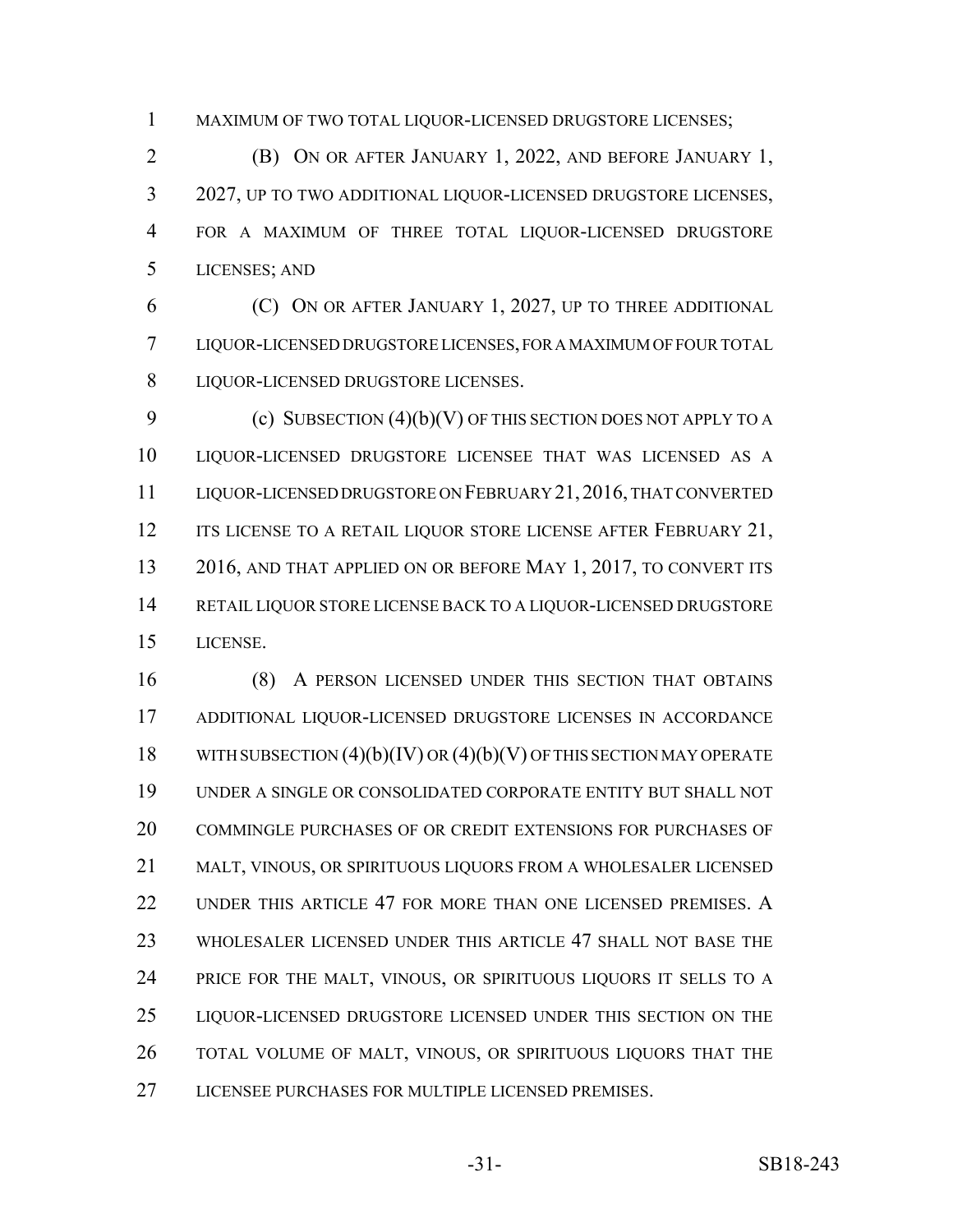**SECTION 10.** In Colorado Revised Statutes, 12-47-601, **add** 2  $(7.5)(c)$  as follows:

 **12-47-601. Suspension - revocation - fines.** (7.5) (c) (I) IF THE LICENSING AUTHORITY HAS DECIDED TO IMPOSE A SUSPENSION FOR A 5 VIOLATION OF SECTION 12-47-901  $(1)(a.5)$  OR  $(5)(a)(I)$  THAT OCCURS AT A RETAIL ESTABLISHMENT LICENSED UNDER SECTION 12-46-107 (1) OR THIS ARTICLE 47 AND, IN ACCORDANCE WITH SUBSECTION (3) OF THIS SECTION, GRANTS A PETITION BY THE LICENSEE TO PAY A FINE IN LIEU OF A LICENSE SUSPENSION, THE LICENSING AUTHORITY SHALL IMPOSE A FINE OF ONE THOUSAND DOLLARS FOR THE FIRST OFFENSE, AND AN ADDITIONAL ONE THOUSAND DOLLARS FOR EACH SUBSEQUENT OFFENSE, SUBJECT TO 12 SUBSECTION  $(7.5)(c)(II)$  OF THIS SECTION.

 (II) WHEN IMPOSING A SUSPENSION OR FINE UNDER THIS 14 SUBSECTION (7.5)(c), THE LICENSING AUTHORITY SHALL NOT TAKE INTO CONSIDERATION ANY VIOLATION OF SECTION 12-47-901 (1)(a.5) OR (5)(a)(I) THAT OCCURRED MORE THAN FIVE YEARS BEFORE THE DATE ON WHICH THE VIOLATION FOR WHICH THE SUSPENSION OR FINE IS BEING IMPOSED OCCURRED.

 **SECTION 11.** In Colorado Revised Statutes, 12-47-901, **amend** 20 (1) introductory portion,  $(1)(f)$ ,  $(1)(h)(I)$ ,  $(1)(h)(II)$ ,  $(5)(c)$ ,  $(5)(k)$ , 21 (5)(p)(II), (5)(p)(III), (9)(b), and (10) as follows:

 **12-47-901. Unlawful acts - exceptions - definitions.** (1) Except 23 as provided in section 18-13-122,  $C.R.S.,$  it is unlawful for any person:

 (f) To sell at retail any malt, vinous, or spirituous liquors in sealed containers without holding a retail liquor store or liquor-licensed drugstore license, except as permitted by section 12-47-301 (6)(b) or any 27 other provision of this article ARTICLE 47, OR TO SELL AT RETAIL ANY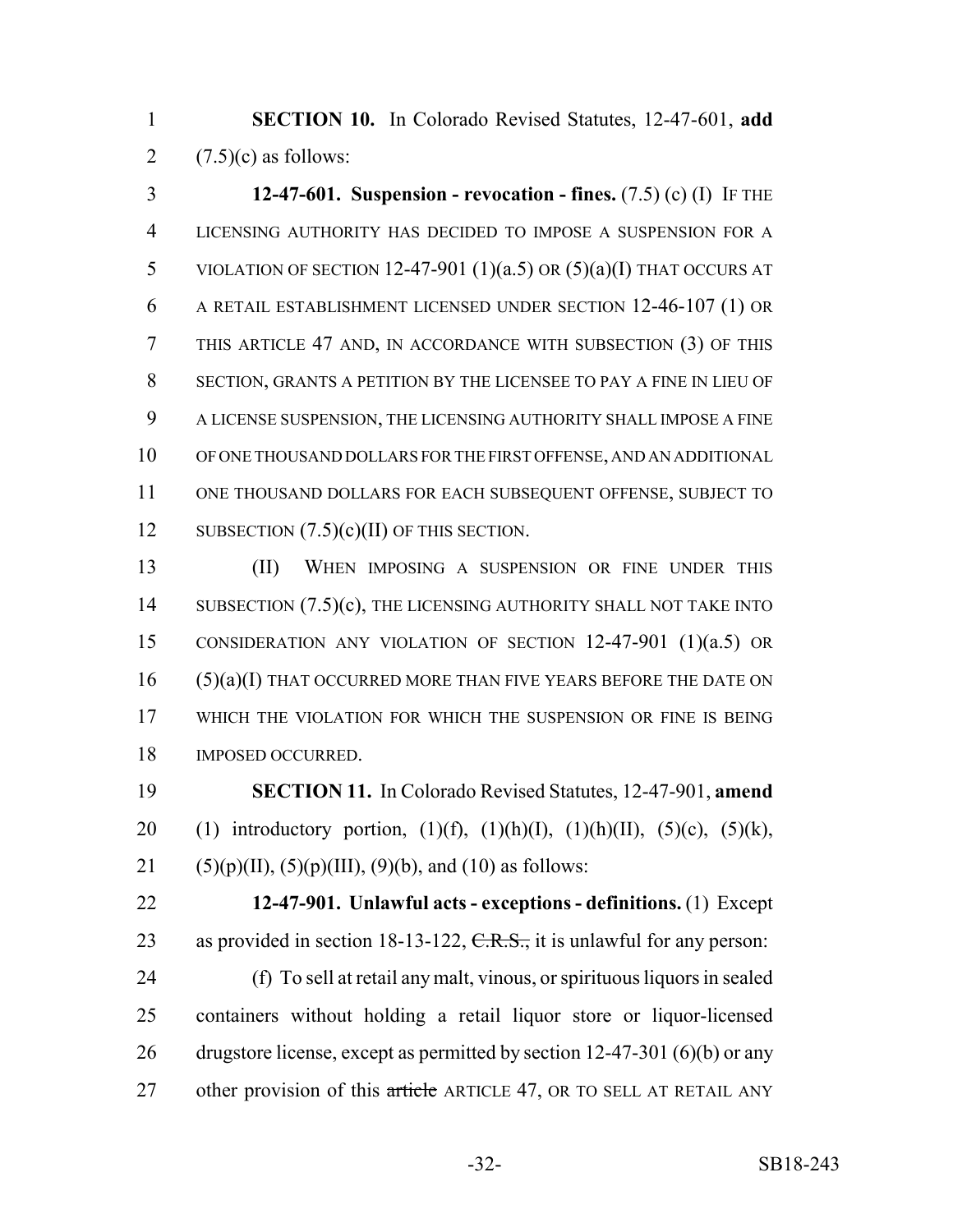1 FERMENTED MALT BEVERAGES IN SEALED CONTAINERS WITHOUT HOLDING 2 A FERMENTED MALT BEVERAGE RETAILER'S LICENSE UNDER SECTIONS 3 12-46-104 (1)(c) AND 12-46-107 (1)(a);

4 (h) (I) To consume malt, vinous, or spirituous liquor ALCOHOL 5 BEVERAGES:

 (A) In any public place, except: On any licensed premises 7 permitted under this article ARTICLE 47 OR ARTICLE 46 OF THIS TITLE 12 to sell such liquor ALCOHOL BEVERAGES by the drink for consumption 9 thereon; to consume any alcohol beverage ON THE LICENSED PREMISES; AS AUTHORIZED BY THE LOCAL LICENSING AUTHORITY OF A CITY AND COUNTY, BY RULE OR REGULATION, THE GOVERNING BODY OF A 12 MUNICIPALITY, BY ORDINANCE, OR THE GOVERNING BODY OF A COUNTY, 13 BY RESOLUTION; OR AS AUTHORIZED BY THE PARKS AND WILDLIFE COMMISSION CREATED IN ARTICLE 9 OF TITLE 33 IN STATE PARKS, STATE WILDLIFE AREAS, OR OTHER PROPERTIES OPEN TO RECREATION THAT ARE UNDER THE SUPERVISION OF THE PARKS AND WILDLIFE COMMISSION;

17 (B) Upon any premises licensed to sell liquor ALCOHOL 18 BEVERAGES for consumption on the licensed premises, the sale of which 19 is not authorized by the state licensing authority; to consume alcohol 20 beverages

21 (C) At any time on such premises other than such alcohol 22 beverage as is BEVERAGES purchased from such THE establishment; or to 23 consume alcohol beverages

24 (D) In any public room on such THE LICENSED premises during 25 such hours as DURING WHICH the sale of such THE ALCOHOL beverage is 26 prohibited under this article ARTICLE 47.

27 (II) Notwithstanding subparagraph (I) of this paragraph (h), it is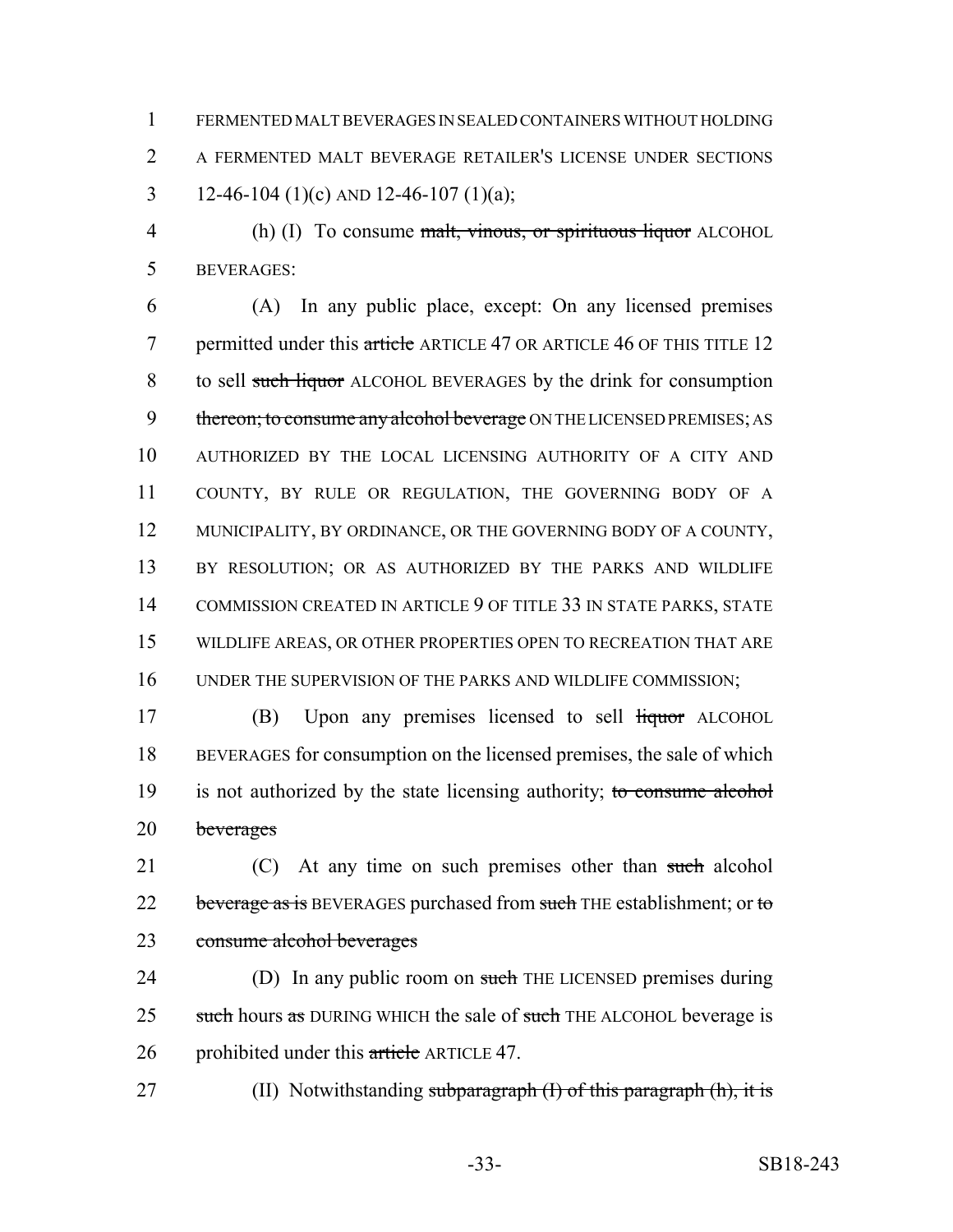1 not unlawful for SUBSECTION  $(1)(h)(I)$  OF THIS SECTION, a person who is 2 at least twenty-one years of age to MAY consume malt, vinous, or 3 spirituous liquors ALCOHOL BEVERAGES while the person is a passenger 4 aboard a luxury limousine or a charter bus, as those terms are defined in 5 section 40-10.1-301.  $C.R.S.$  Nothing in this subparagraph  $(H)$ 6 SUBSECTION  $(1)(h)(II)$  authorizes an owner or operator of a luxury 7 limousine or charter bus to sell or distribute alcohol beverages without 8 obtaining a public transportation system license pursuant to section 9 12-47-419. 10 (5) It is unlawful for any person licensed to sell at retail pursuant 11 to this article 47 or article 46 of this title 12: 12 (c) Except as provided in section 18-13-122, C.R.S., To sell 13 fermented malt beverages: 14 (I) To any person under the age of twenty-one years, or EXCEPT AS 15 PROVIDED IN SECTION 18-13-122; 16 (II) To any person between the hours of 12 midnight and 8 a.m.; 17 OR 18 (III) IN A SEALED CONTAINER ON CHRISTMAS DAY; 19  $(k)$  (I) EXCEPT AS PROVIDED IN SUBSECTIONS  $(5)(k)(II)$ ,  $(5)(k)(IV)$ , 20 AND  $(5)(k)(V)$  OF THIS SECTION, to have on the licensed premises, if 21 licensed as a retail liquor store, or liquor-licensed drugstore, OR 22 FERMENTED MALT BEVERAGE RETAILER, any container that shows 23 evidence of having once been opened or that contains a volume of liquor 24 less than that specified on the label of such THE container; except that 25 (II) (A) A person holding a retail liquor store or liquor-licensed 26 drugstore license UNDER THIS ARTICLE 47 may have upon the licensed

27 premises malt, vinous, or spirituous liquors in open containers when the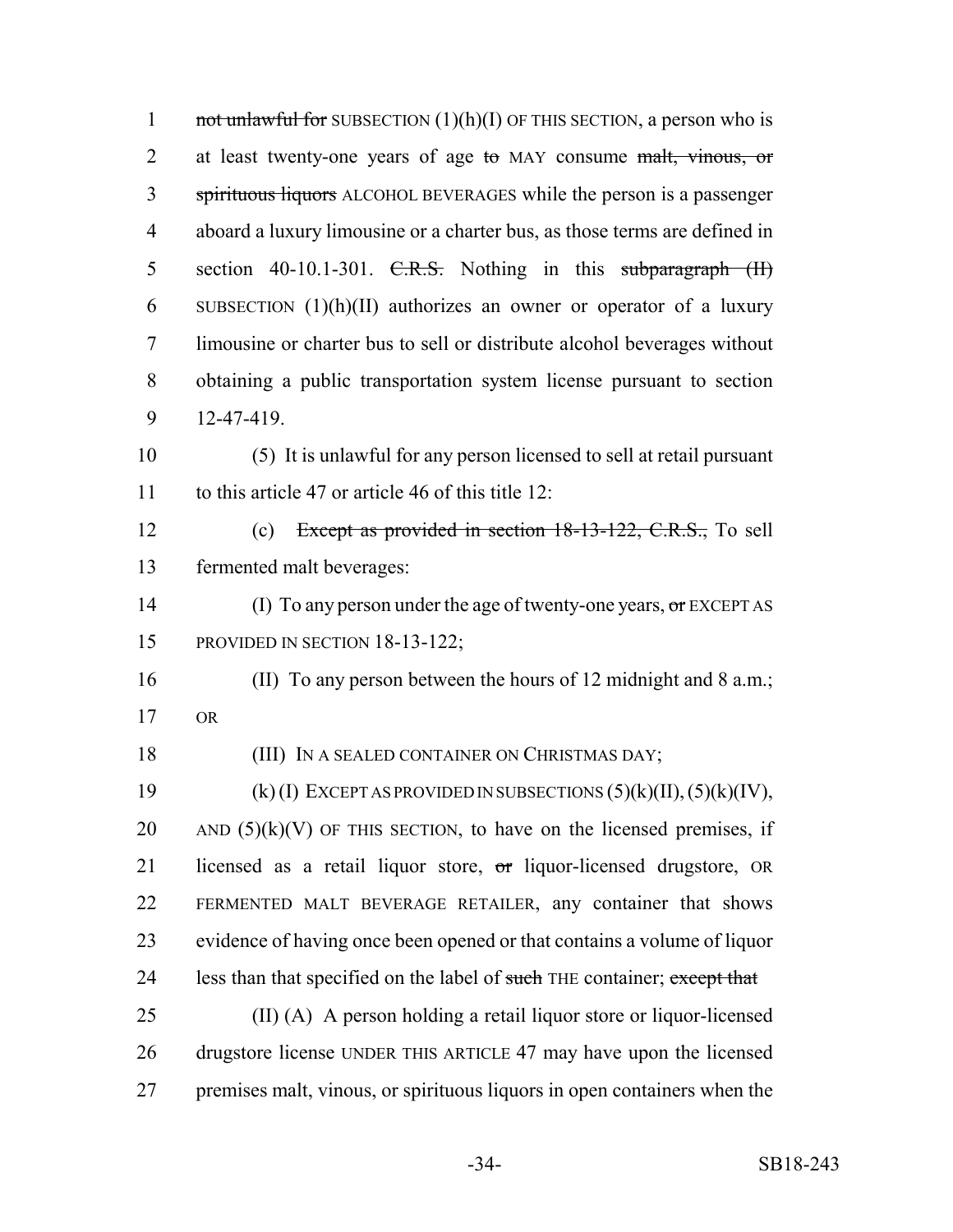open containers were brought on the licensed premises by and remain solely in the possession of the sales personnel of a person licensed to sell 3 at wholesale pursuant to this article ARTICLE 47 for the purpose of sampling malt, vinous, or spirituous liquors by the retail LIQUOR STORE OR LIQUOR-LICENSED DRUGSTORE licensee only.

 (B) A PERSON HOLDING A FERMENTED MALT BEVERAGE RETAILER'S LICENSE UNDER SECTION 12-46-107 (1)(a) MAY HAVE UPON THE LICENSED PREMISES FERMENTED MALT BEVERAGES IN OPEN CONTAINERS WHEN THE OPEN CONTAINERS WERE BROUGHT ONTO THE LICENSED PREMISES BY AND REMAIN SOLELY IN THE POSSESSION OF THE SALES PERSONNEL OF A PERSON LICENSED TO SELL AT WHOLESALE PURSUANT TO ARTICLE 46 OF THIS TITLE 12 FOR THE PURPOSE OF SAMPLING FERMENTED MALT BEVERAGES BY THE FERMENTED MALT BEVERAGE RETAILER LICENSEE ONLY.

14 (III) Nothing in this paragraph  $(k)$  shall apply SUBSECTION  $(5)(k)$  APPLIES to any liquor-licensed drugstore where the contents, or a portion 16 thereof OF THE CONTENTS, have been used in compounding prescriptions. 17  $(H)$  (IV) Notwithstanding subparagraph (I) of this paragraph  $(k)$ , 18 It shall Is not be unlawful for a retail liquor store or liquor-licensed 19 drugstore licensee to allow tastings to be conducted on his or her THE licensed premises if authorization for the tastings has been granted

 (V) A PERSON HOLDING A RETAIL LIQUOR STORE OR LIQUOR-LICENSED DRUGSTORE LICENSE UNDER THIS ARTICLE 47 OR A FERMENTED MALT BEVERAGE RETAILER'S LICENSE UNDER SECTION 12-46-107 (1)(a) MAY HAVE UPON THE LICENSED PREMISES AN OPEN CONTAINER OF AN ALCOHOL BEVERAGE PRODUCT THAT HAS BEEN RETURNED BY A CUSTOMER OR THAT THE LICENSEE DISCOVERS TO BE

pursuant to section 12-47-301.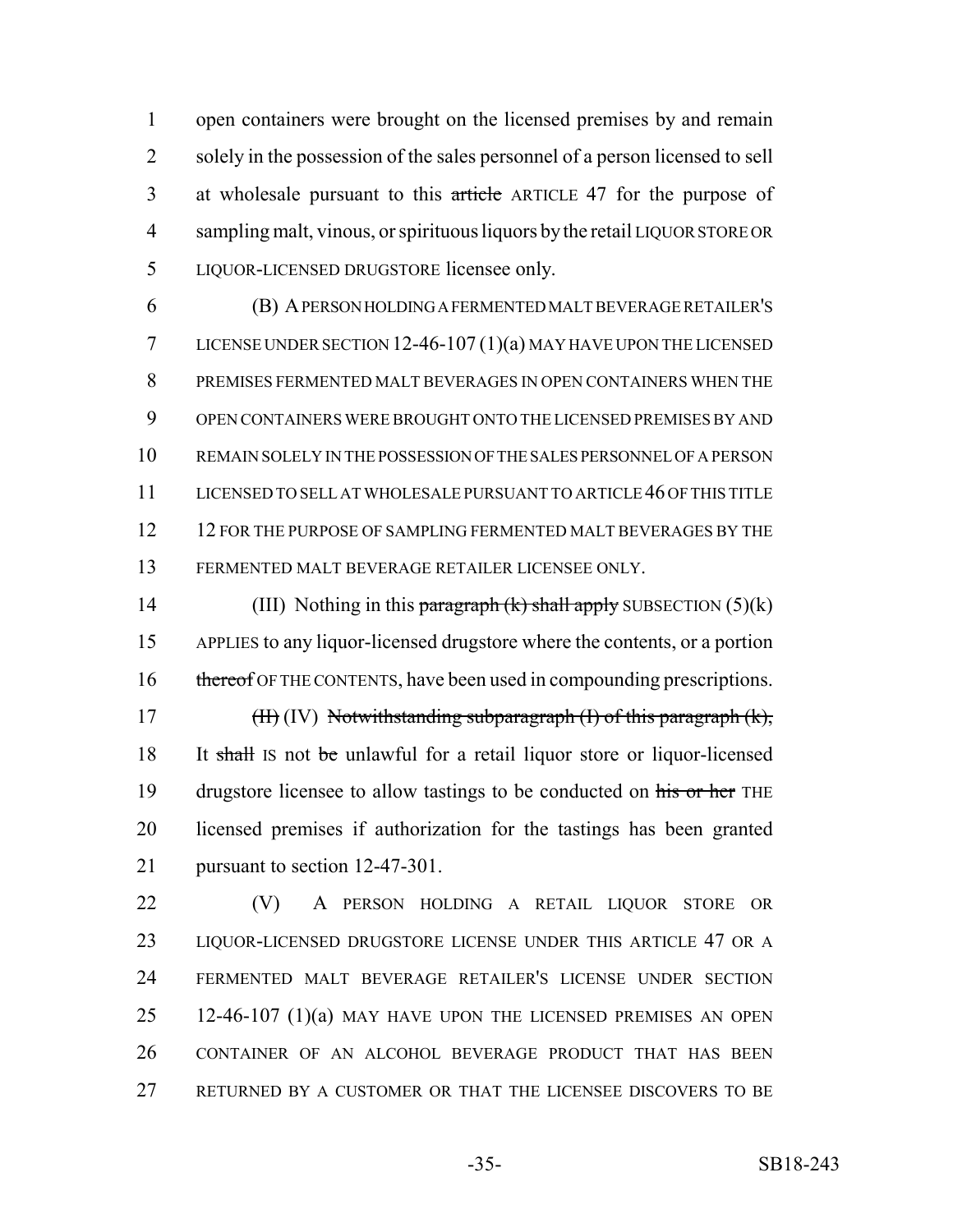DAMAGED OR DEFECTIVE SO LONG AS THE LICENSEE MARKS THE PRODUCT AS DAMAGED OR FOR RETURN AND STORES THE OPEN CONTAINER OUTSIDE THE SALES AREA OF THE LICENSED PREMISES UNTIL THE LICENSEE IS ABLE TO RETURN THE PRODUCT TO THE WHOLESALER FROM WHOM THE PRODUCT WAS PURCHASED.

 (p) (II) If licensed as a tavern under section 12-47-412 that does not regularly serve meals, a lodging and entertainment facility under section 12-47-426 that does not regularly serve meals, a retail liquor store 9 under section 12-47-407,  $\sigma$ r a liquor-licensed drugstore under section 12-47-408, OR A FERMENTED MALT BEVERAGE RETAILER UNDER SECTION 11 12-46-107 (1)(a) to permit an employee who is under twenty-one years of age to sell malt, vinous, or spirituous liquors OR FERMENTED MALT BEVERAGES; or

14 (III) If licensed as a retail liquor store under section 12-47-407, or a liquor-licensed drugstore under section 12-47-408, OR A FERMENTED MALT BEVERAGE RETAILER UNDER SECTION 12-46-107 (1)(a), to permit an employee who is under twenty-one years of age to deliver or otherwise have any contact with malt, vinous, or spirituous liquors OR FERMENTED MALT BEVERAGES offered for sale on, or sold and removed from, the 20 licensed premises of the retail liquor store, or liquor-licensed drugstore, OR FERMENTED MALT BEVERAGE RETAILER.

 (9) (b) This subsection (9) applies to persons licensed or permitted to sell or serve alcohol beverages for consumption on the licensed premises pursuant to section *12-46-107 (1)(b),* 12-47-403, 12-47-409, 12-47-410, 12-47-411, 12-47-412, 12-47-413, 12-47-414, 12-47-415, 12-47-416, 12-47-417, 12-47-418, 12-47-419, 12-47-420, 12-47-422, 12-47-424, or 12-47-426.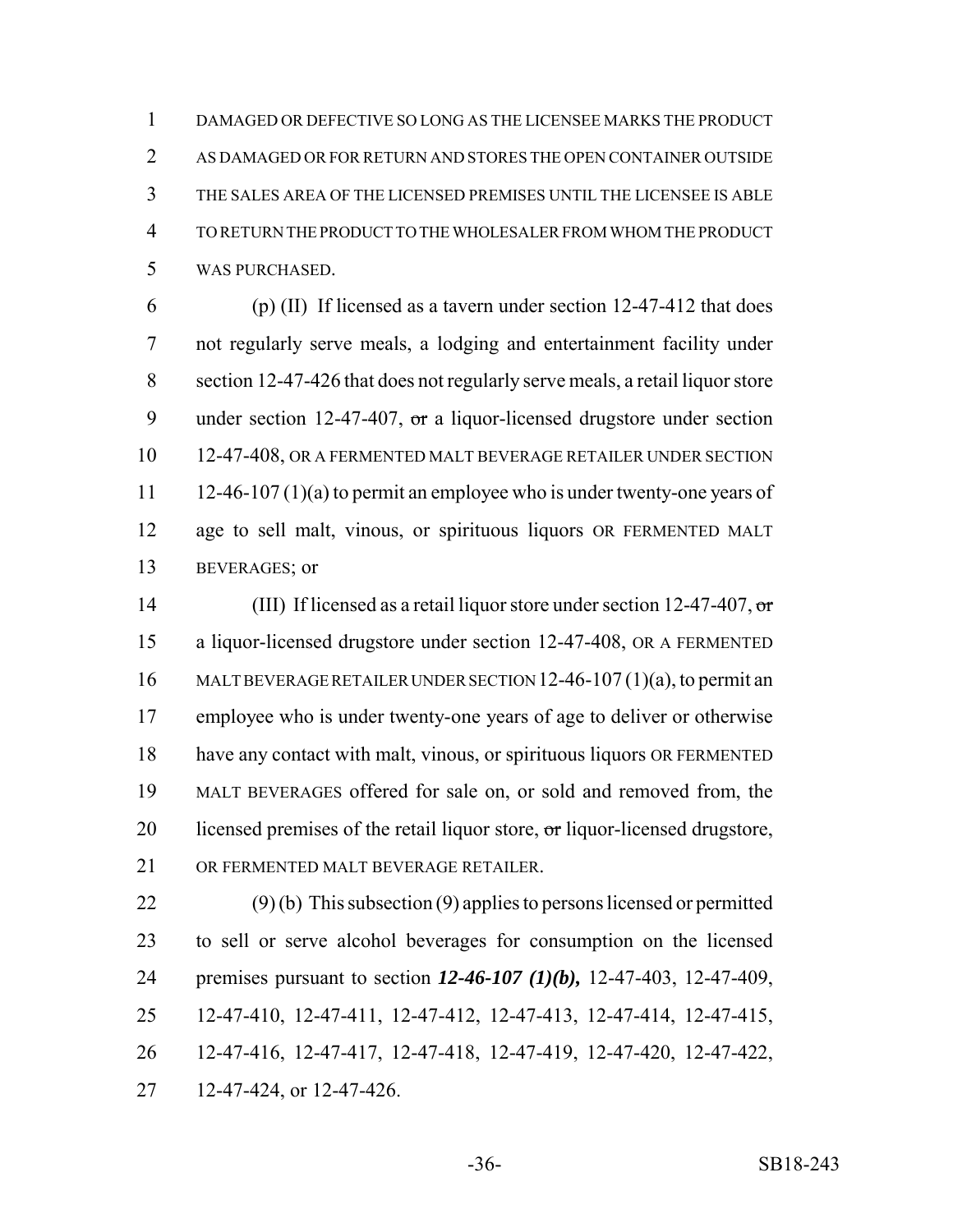(10) (a) Except as provided in paragraph (b) of this subsection (10), it is unlawful for SUBSECTION (10)(b) OF THIS SECTION, a retail licensee or an employee of a retail licensee to SHALL NOT sell malt, vinous, or spirituous liquors OR FERMENTED MALT BEVERAGES to a consumer for consumption off the licensed premises unless the retail licensee or employee verifies that the consumer is at least twenty-one years of age by requiring the consumer to present a valid identification, as determined by the state licensing authority by rule. The retail licensee or employee shall make a determination from the information presented whether the purchaser is at least twenty-one years of age.

 (b) It is not unlawful for a retail licensee or employee of a retail licensee to sell malt, vinous, or spirituous liquors OR FERMENTED MALT BEVERAGES to a consumer who is or reasonably appears to be over fifty years of age and who failed to present an acceptable form of identification.

 (c) As used in this subsection (10), "retail licensee" means a person licensed under section 12-46-104 (1)(c) *12-46-107 (1)(a)*, 12-47-407, or 12-47-408.

 **SECTION 12. Effective date.** (1) Except as provided in subsections (2) and (3) of this section, this act takes effect upon passage. (2) Section 3 of this act; section 12-46-107 (3), (4), and (5), as enacted in section 4 of this act; section 12-47-407 (2) and (3), as amended in section 8 of this act; section 12-47-408 (3), as amended in section 9 of this act; section 12-47-408 (8), as enacted in section 9 of this act; and section 11 of this act take effect January 1, 2019.

 (3) Section 12-47-301 (8), as amended in section 5 of this act, takes effect July 1, 2019.